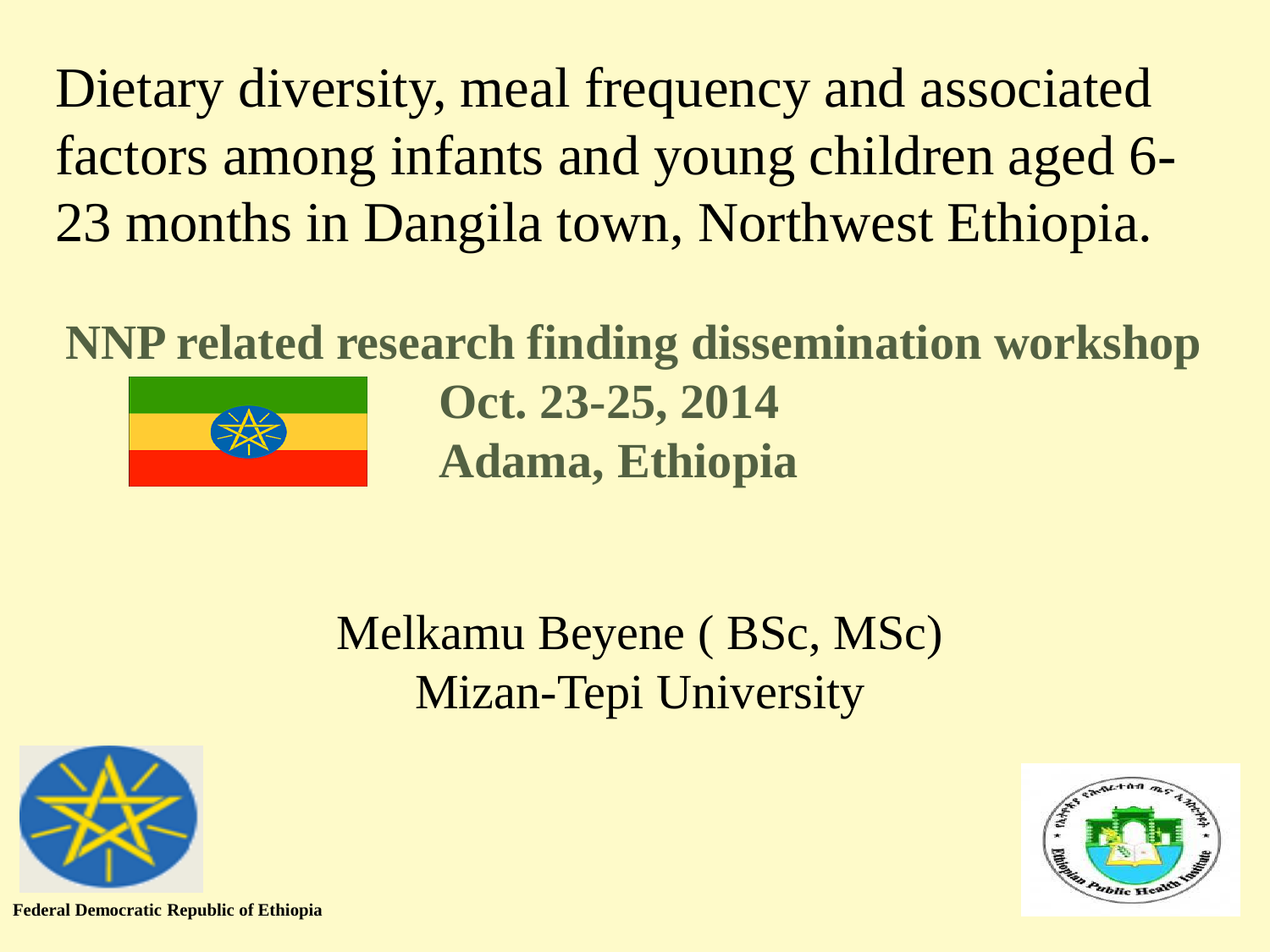## **Presentation outline**

- Introduction
- Objectives
- Methods
- Results and discussion
- Limitation
- Conclusion
- Recommendation
- Acknowledgment



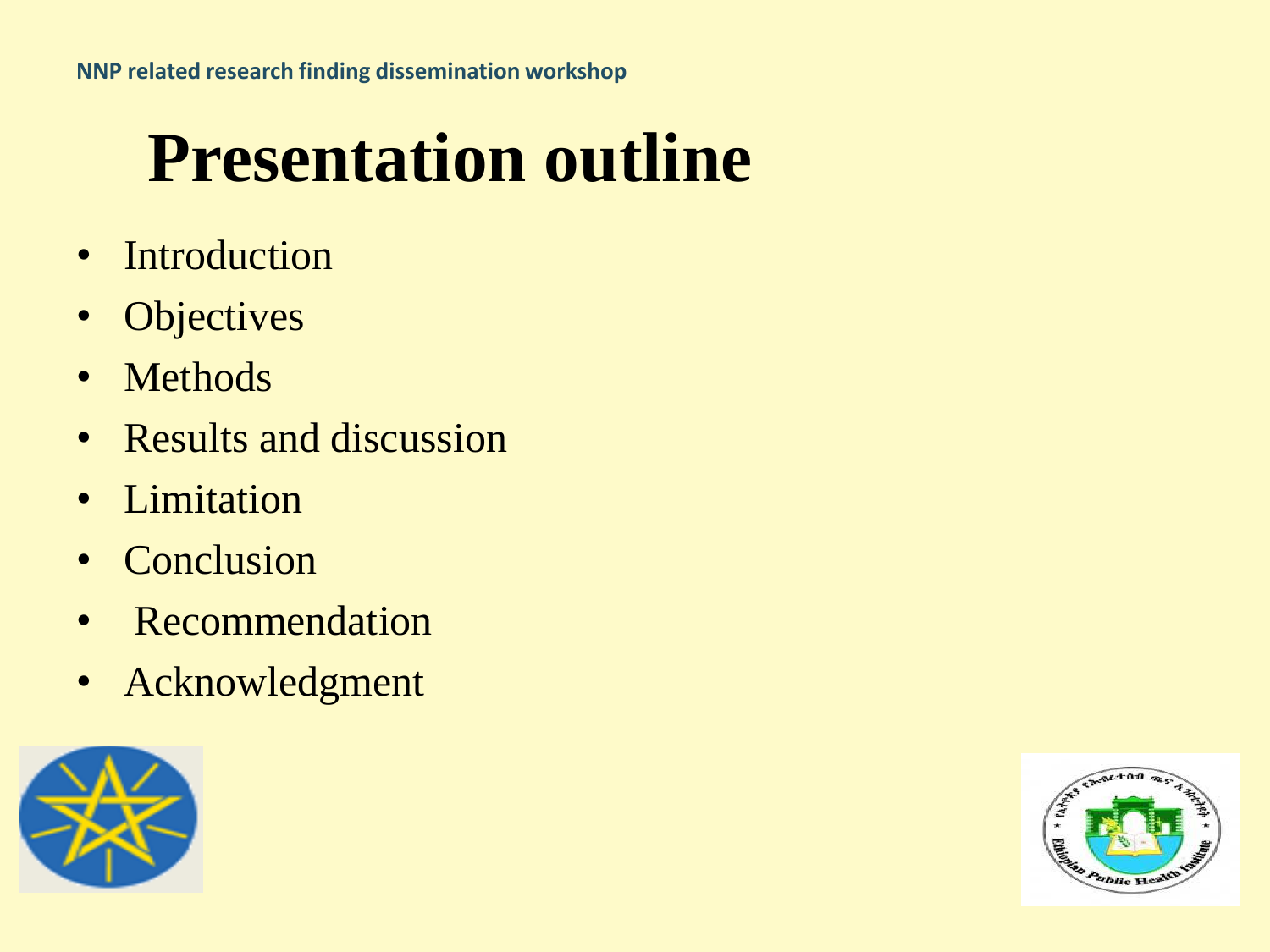**NNP related research finding dissemination workshop** 

### **1. Introduction**

- The first two years of life are a critical period for infant and young child.
- Complementary feeding practice is a significant factor that determines the nutritional status of children.
- In Ethiopian children, 44% stunted, 10% wasted and 29% underweight.
- 10.8% and 44.7% of children aged 6 -23 months are received minimum dietary diversity and minimum meal frequency respectively in Ethiopia.
- Hence it is imperative and crucial conducting such like researchs.



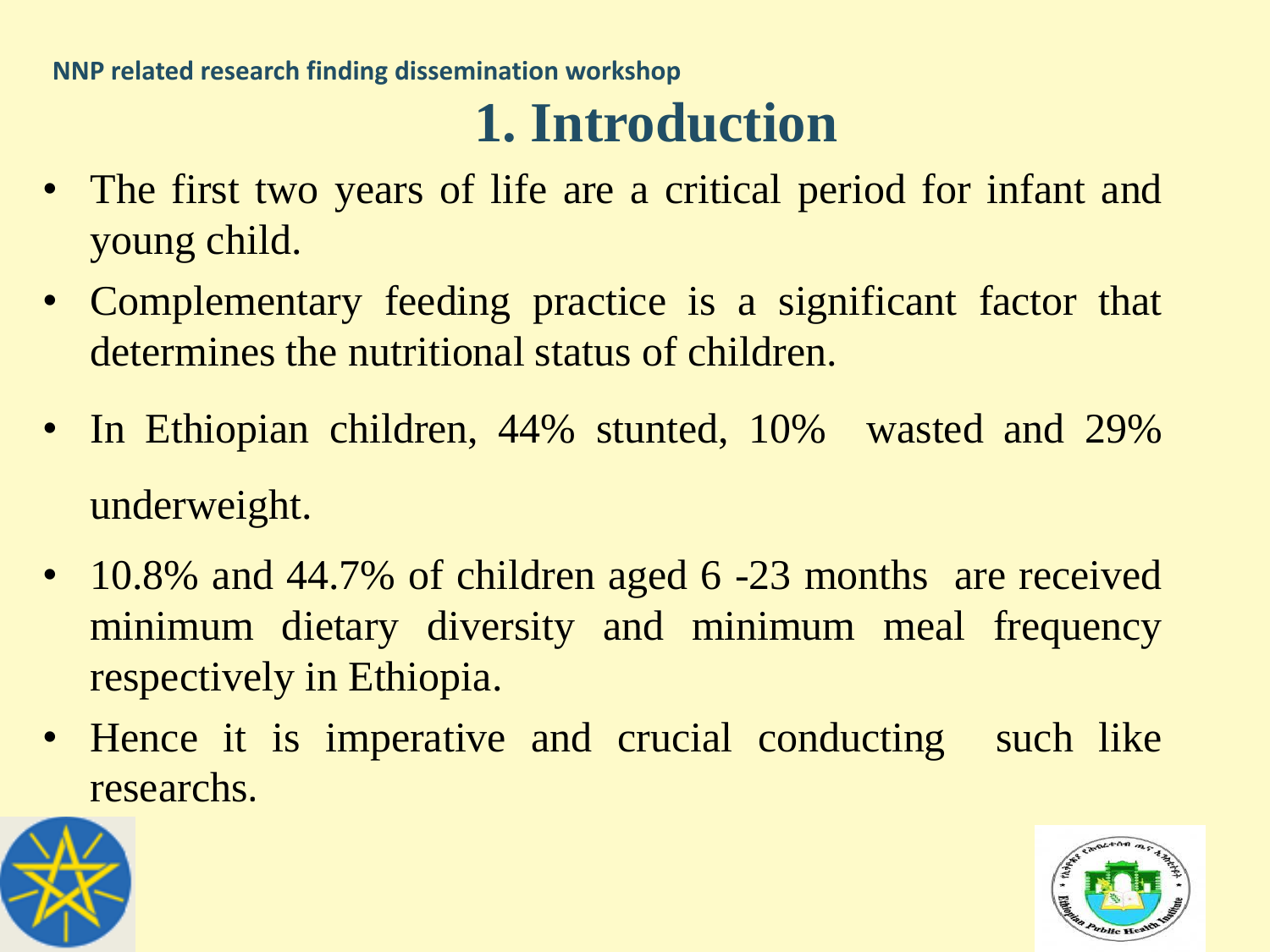## **2**. **Objectives**

#### **2.1. General objective:-**

 To assess minimum dietary diversity, meal frequency practices and associated factors among infant and young children aged 6-23 months in Dangila town, Northwest Ethiopia.

#### **2.2. Specific objectives:-**

- $\triangleright$  To determine proportion of infant and young children age 6-23 months receiving minimum dietary diversity and minimum meal frequency practice score.
- $\triangleright$  To identify factors associated with dietary diversity and meal frequency practice among infant and young children aged 6– 23 months.



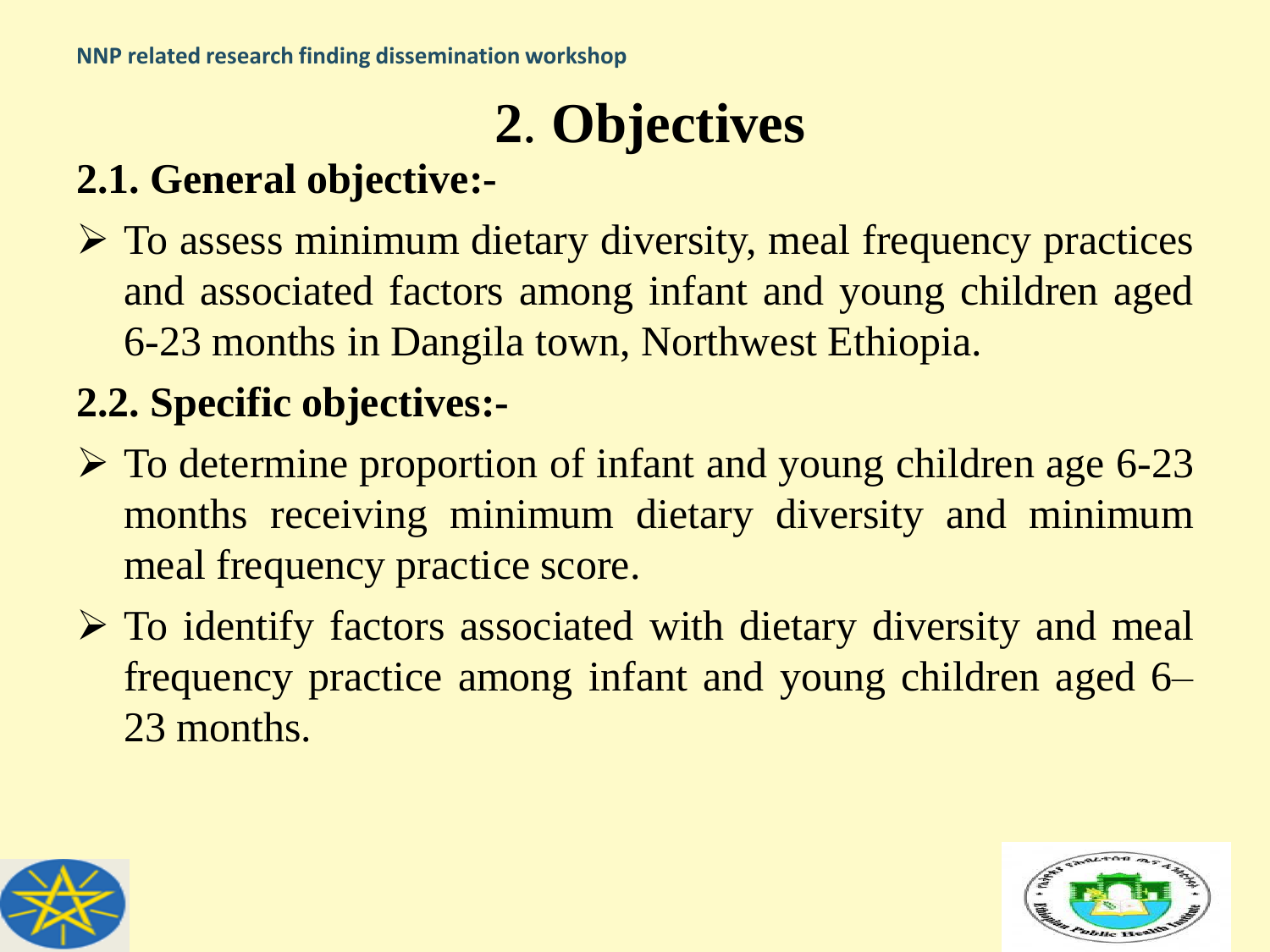### **3. Methods**

- **3.1. Study design**:-A community based cross sectional study was conducted.
- **3.2. Study area and period**:- In Dangila town from March to April,2014.
- **3.3. Source population**:- All infant and Young children 6-23 months who lived in Dangila town.
- **3.4. Study population**:- Those infant and young children residing in Dangila town.
	- **Inclusion criteria**:- all infant and young children 6 -23 months of age who lived in Dangila town for at least 6 months were included in the study.
	- **Exclusion criteria**:- children's Mother who were seriously ill and/or difficulty to communicate.



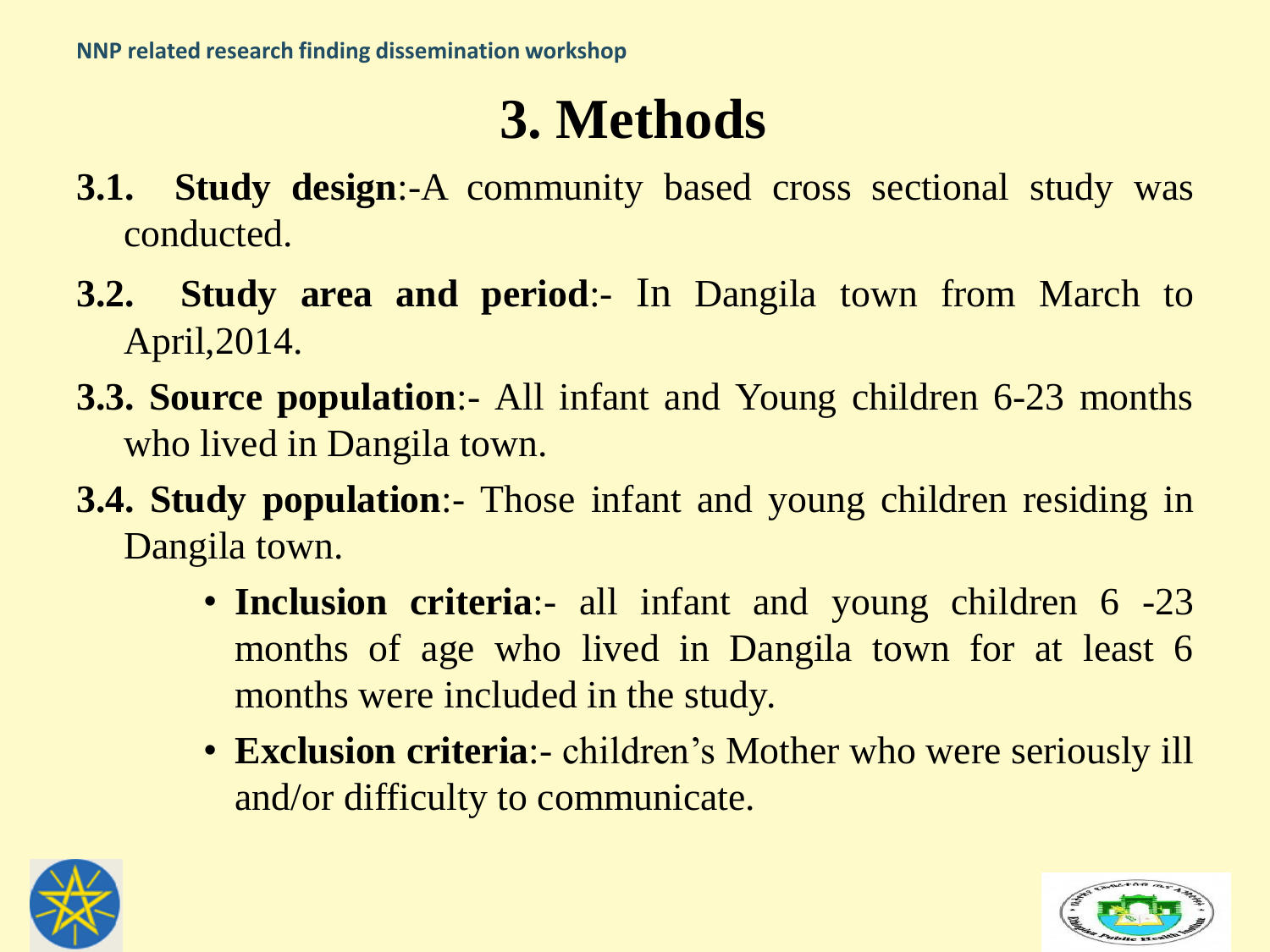### **3.5. Sample size and sampling procedure:- 3.5.1. Sample size:-**

- 95% confidence level, practice of 10.8% for minimum dietary diversity and 44.7% for minimum meal frequency, Marginal error of 2% for MDD and 5% for MMF.
- Using single proportion formula; n=z<sup>2</sup>a/2 P(1-P)/ d<sup>2</sup>
- $n_1 = (1.96)^{2}*(0.108)*(1-0.108)/(0.02)$  $(n1=MDD)$
- $n_2 = (1.96)^{2*}(0.447)^*(1-0.447)/(0.05)$  $(n2=MMF)$
- Thus the final sample size was n= 925



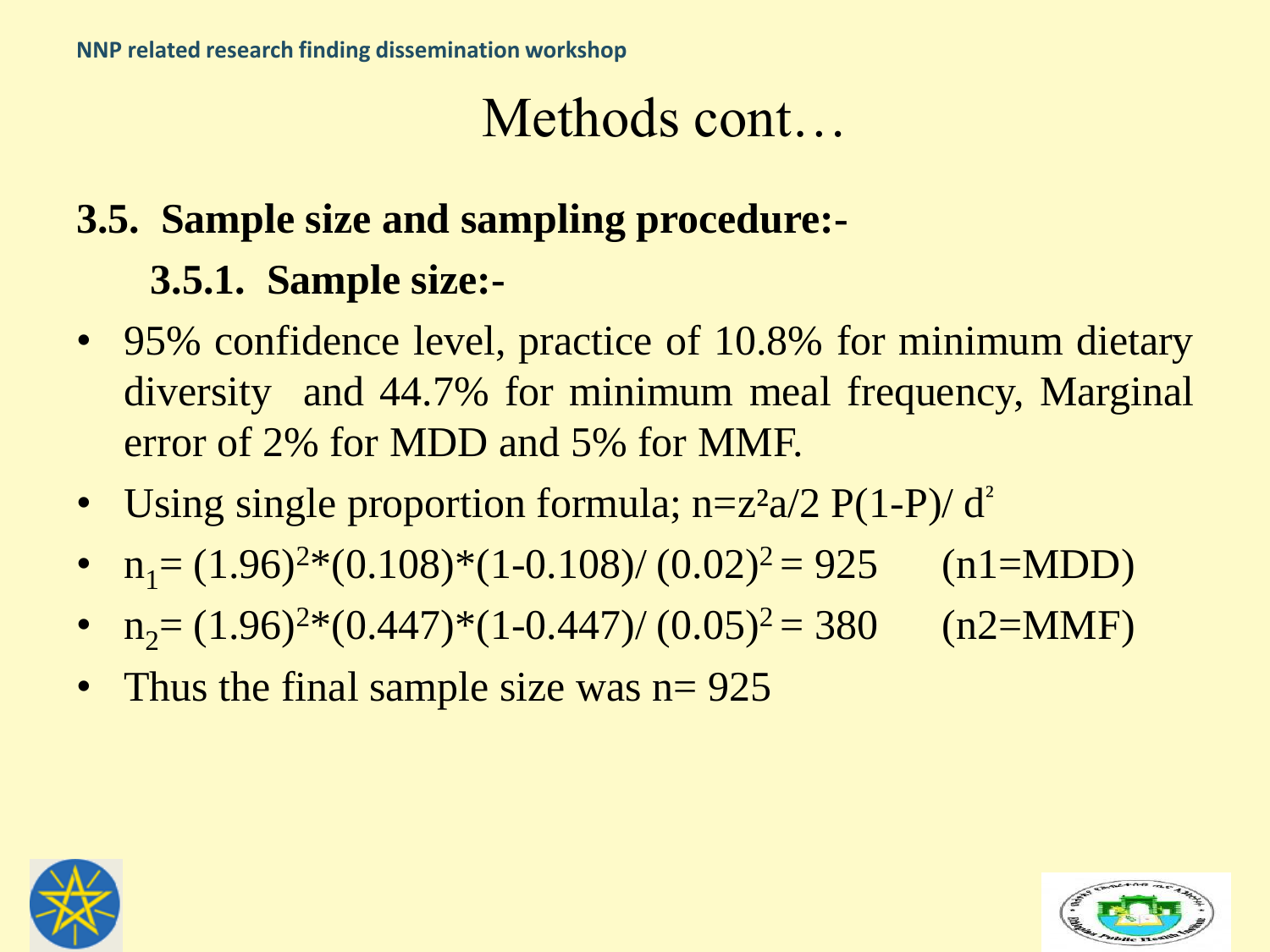#### **NNP related research finding dissemination workshop**  Methods cont…

#### **3.5.2. Sampling procedure:-**



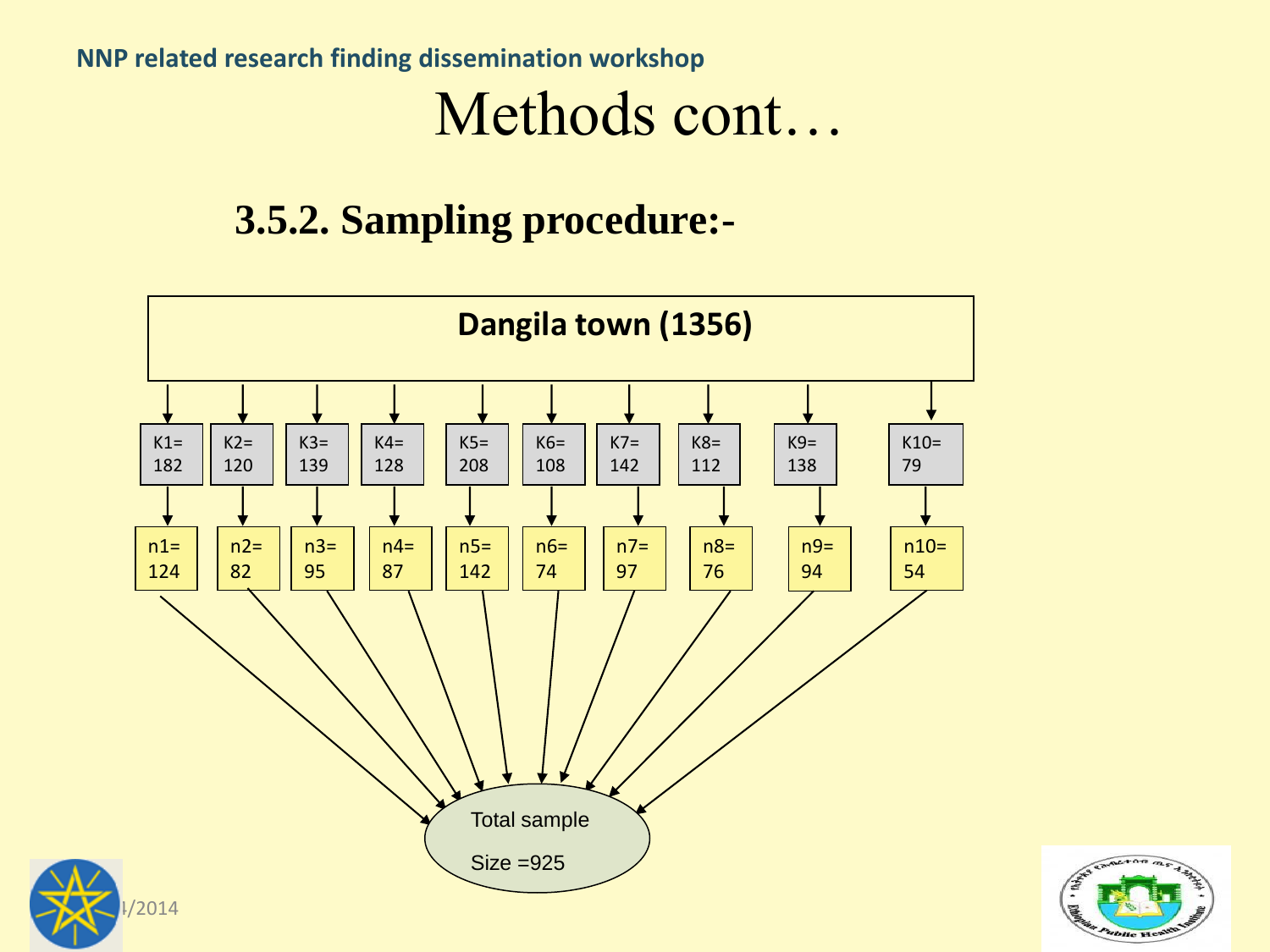**3.6. Variables of the study:-**

#### **3.6.1. Dependent variables:-**

- $\triangleright$  Minimum dietary diversity
- Minimum meal frequency

#### **3.6.2. Independent variables:-**

- Attributes of parents characteristics
- Attributes of infants and young child characteristics
- Attributes of health care characteristics
- Attributes of community and house hold characteristics



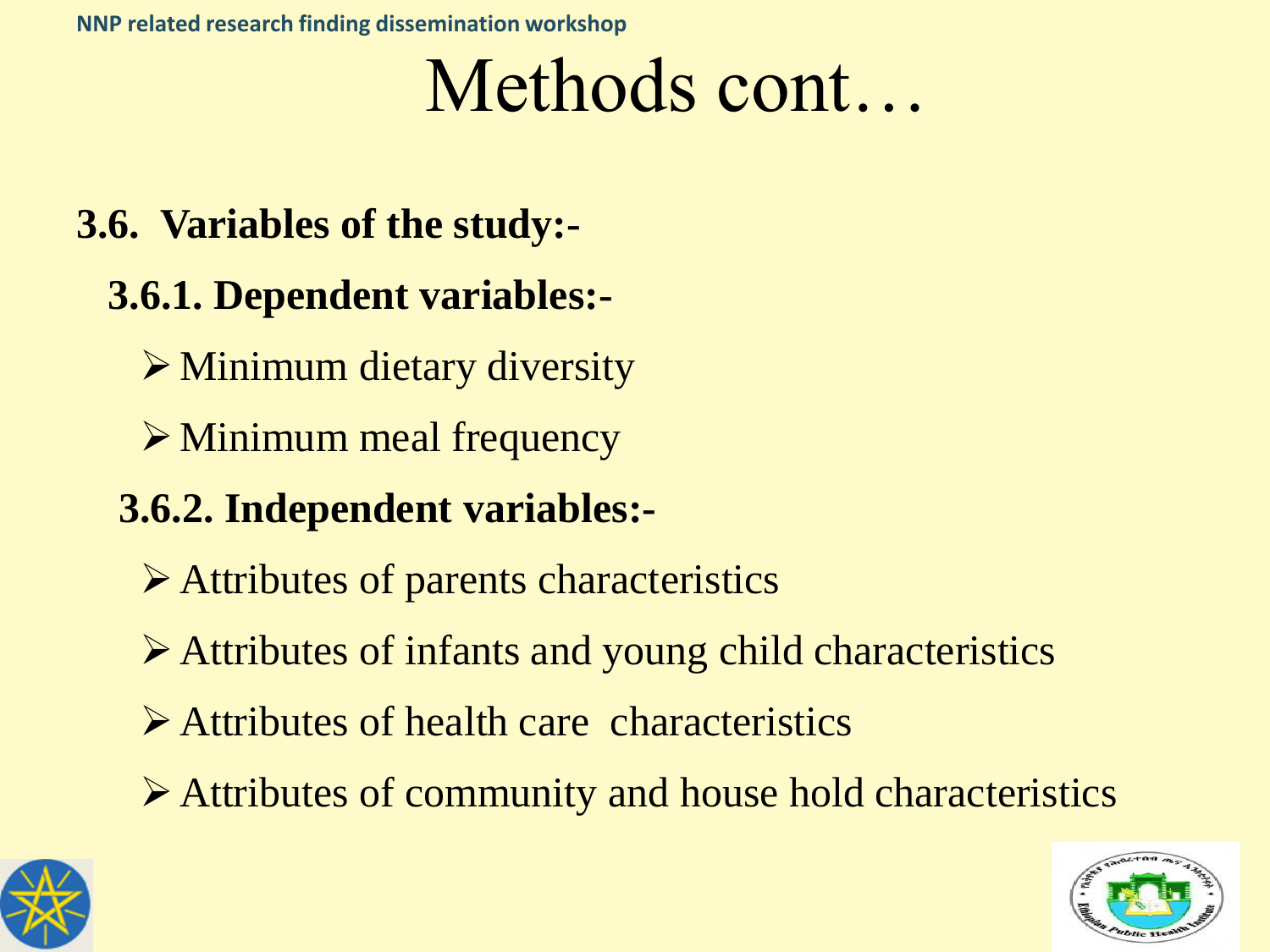- **3.7. Operational definitions:-**
	- *1.* **Minimum Dietary Diversity:-** proportion of children with 6–23 months of age who received foods from four or more food groups of the seven food groups.
		- 1. Grains, roots and tubers
		- 2. Legumes and nuts
		- 3. Dairy products
		- 4. Flesh food
		- 5. Eggs
		- 6. Vitamin A rich fruits and vegetables
		- 7. Other fruits and vegetables
- \* Consumption of any amount and quality of food from each food group was sufficient to 'count'(WHO,2008)

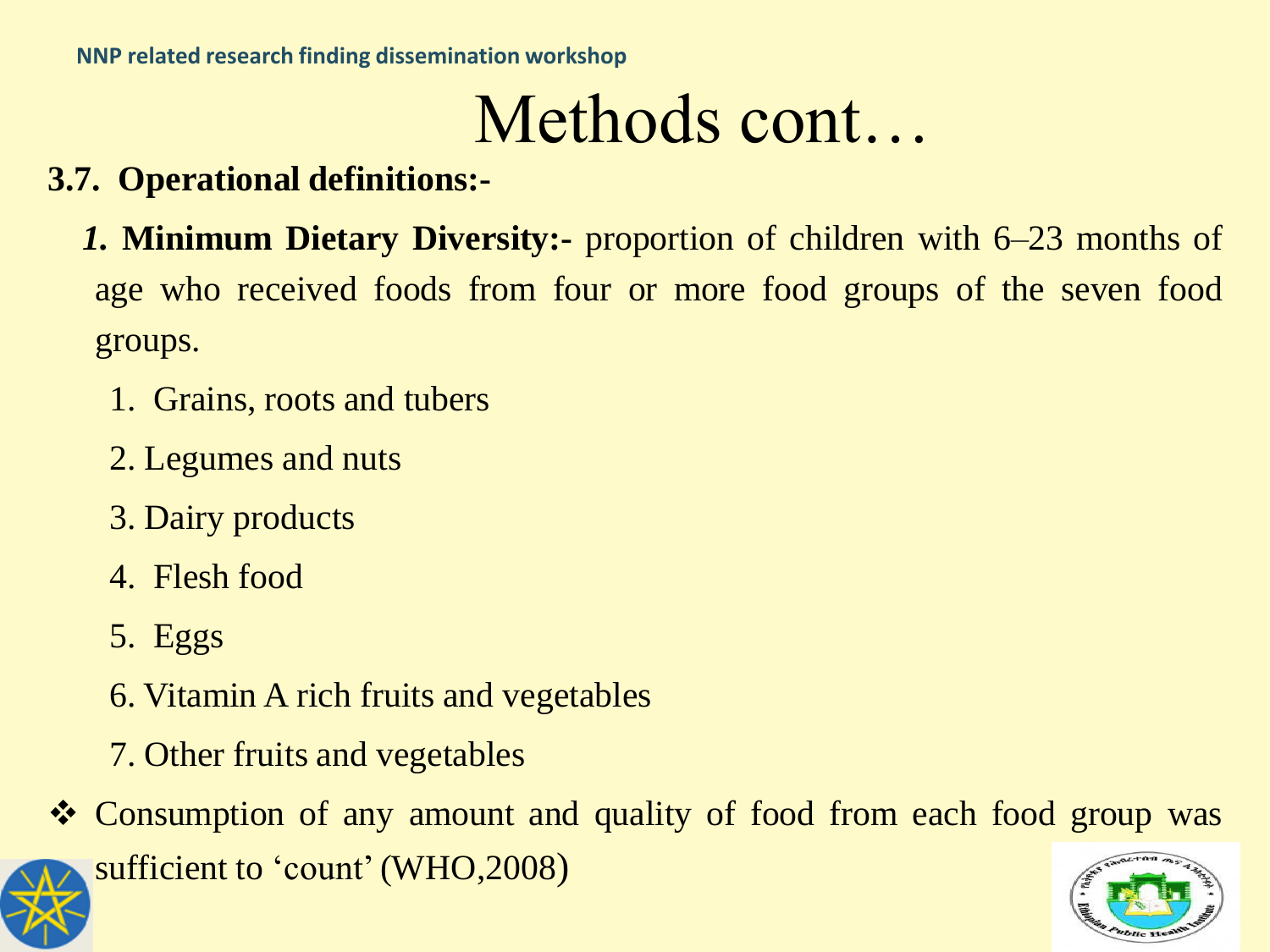**2**. **Minimum Meal Frequency**:- Proportion of breastfed and none breastfed children aged 6–23 months who received solid, semisolid, or soft foods (but also including milk feeds for nonbreastfed children) the Minimum was defined as:

twice for breastfed infants 6–8 months,

- $\triangleright$  three times for breastfed children 9–23 months and
- $\triangleright$  four times for non-breastfed children 6–23 months. (WHO, 2008).

**3. Satisfactory Exposure to Media**:-Women aged 15–49 years at least once a week read a newspaper or magazine or listen to radio, or watched television.



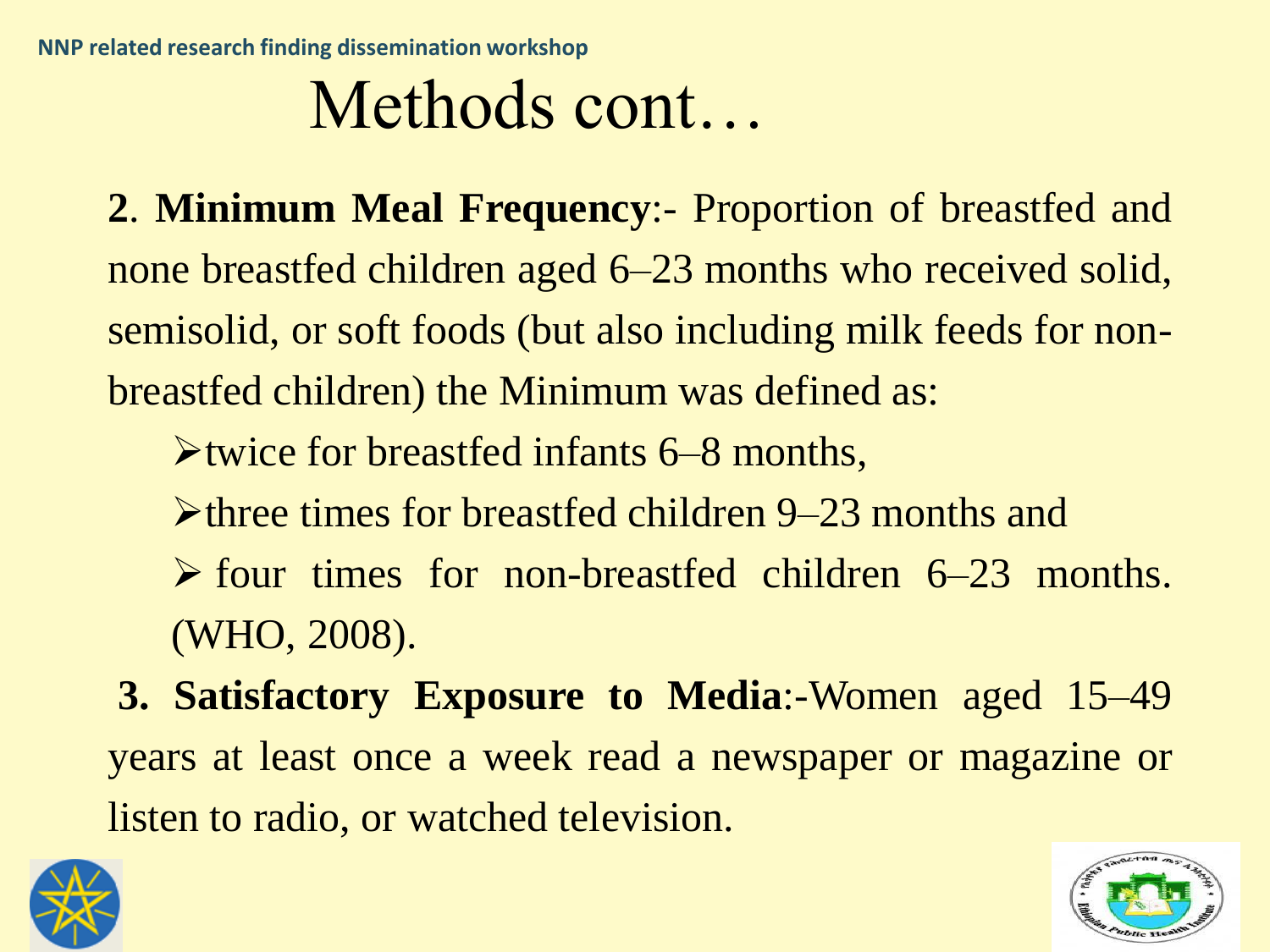**NNP related research finding dissemination workshop**

## Methods cont…

#### **3.8. Data collection procedures and quality:-**

• Interviewer administered structured questionnaire were applied.

#### **Data quality were insured by :-**

- Translating the questionnaire from English to Amharic then back to English.
- Pre-testing done.
- Training of data collectors and supervisors.
- Checking of data by supervisors and principal investigator daily.



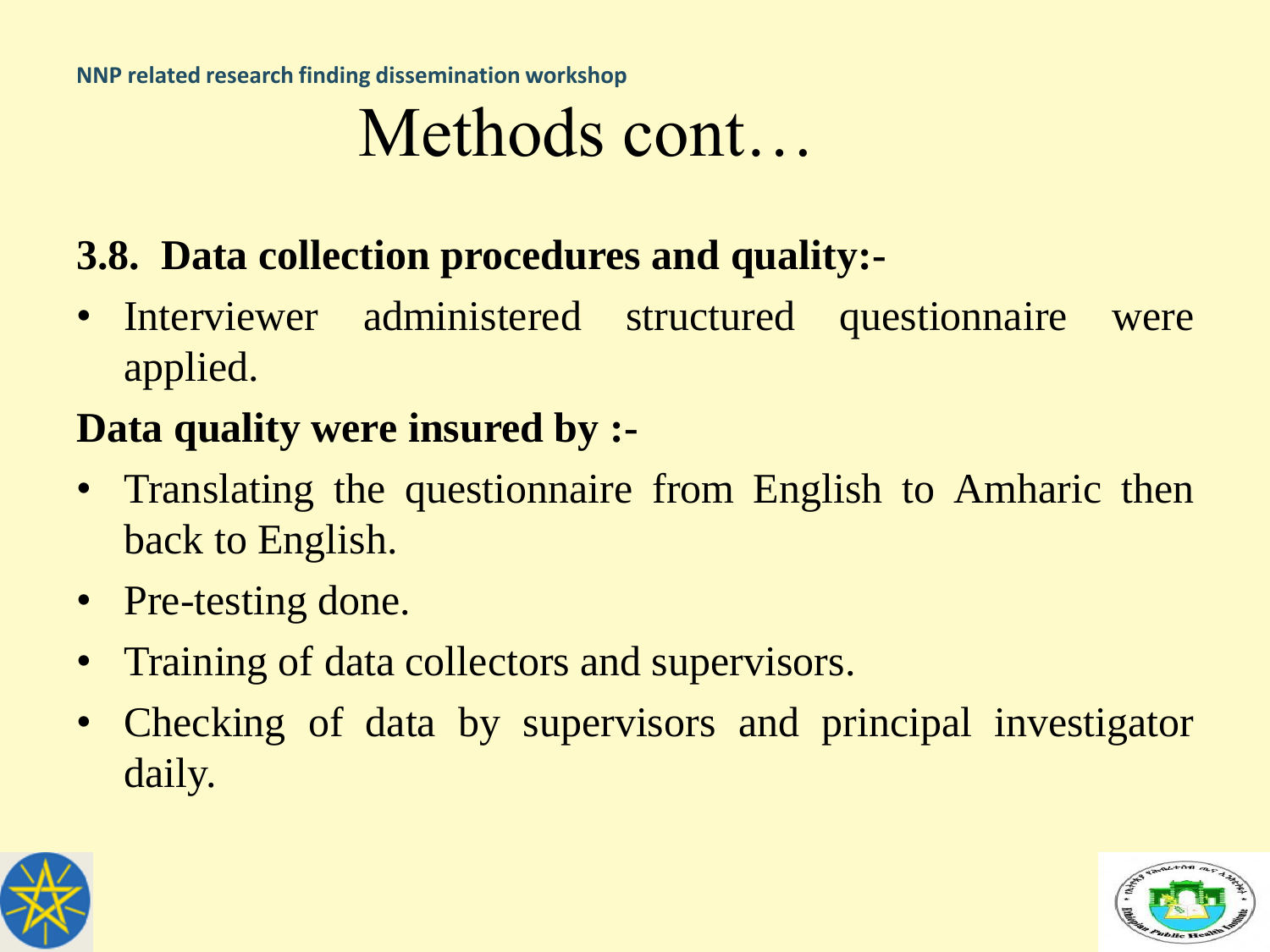- **3.9. Data processing and analysis**
- Data were entered using EPi-info version 3.5.3. and transferred to SPSS version 20.0, for further cleaning and analysis.
- Frequencies and cross tabulation were used to summarize descriptive statistics of the data.
- Bivariate and multivariate logistic regression models were used for analysis.
- Variables having p- value of less than 0.05 were considered as significantly associated with the dependent variables.



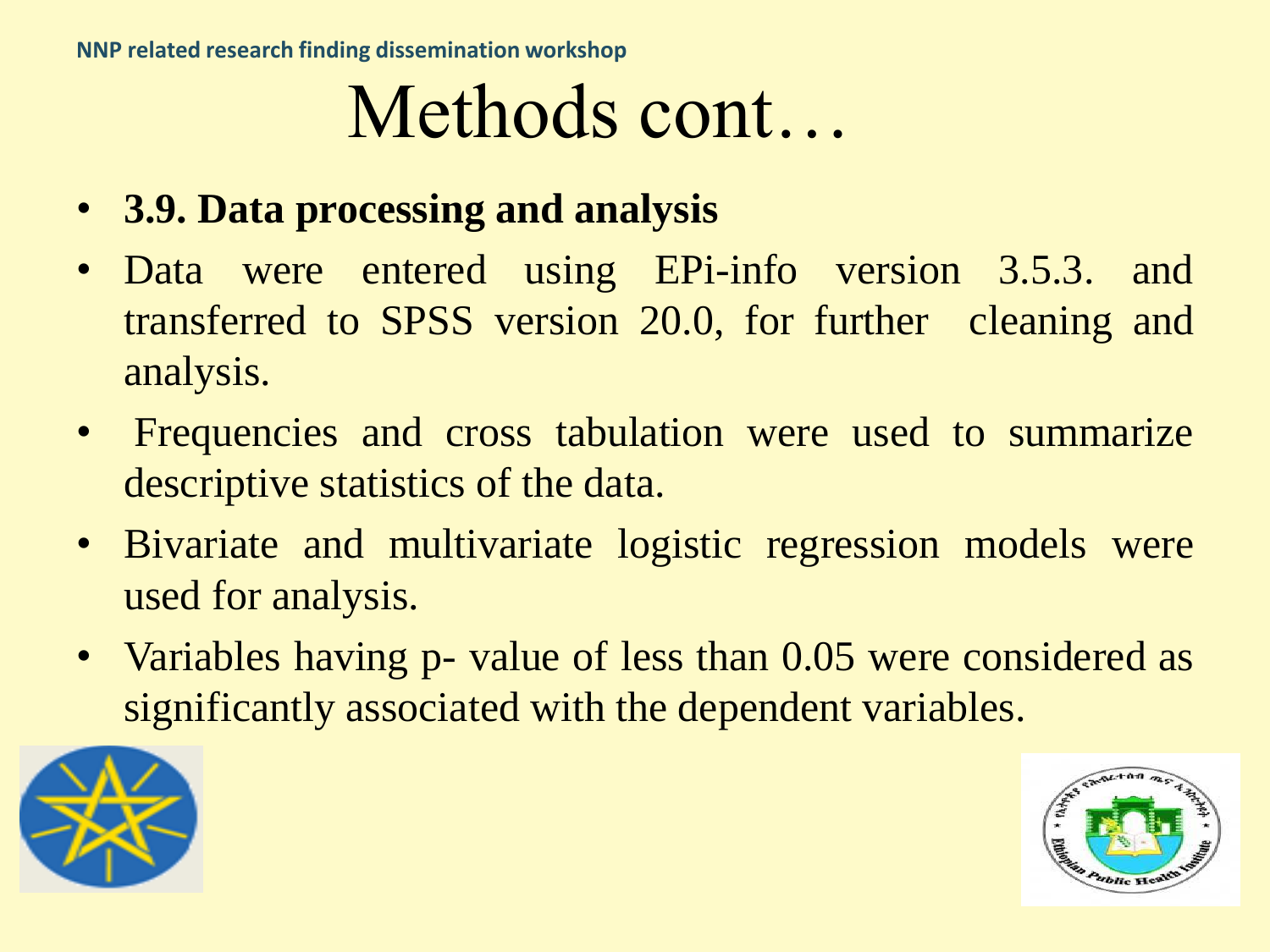**NNP related research finding dissemination workshop** 

# Methods cont…

#### **3.10. Ethical considerations:-**

- Were obtained from the ethical review board of institute of public health , UOG.
- Dangila town health office were informed with a letter of support from UOG.
- Then Letter of permission were obtained from dangila Town Health office and all kebeles.
- finally Verbal consent were obtained from mothers after informing them.



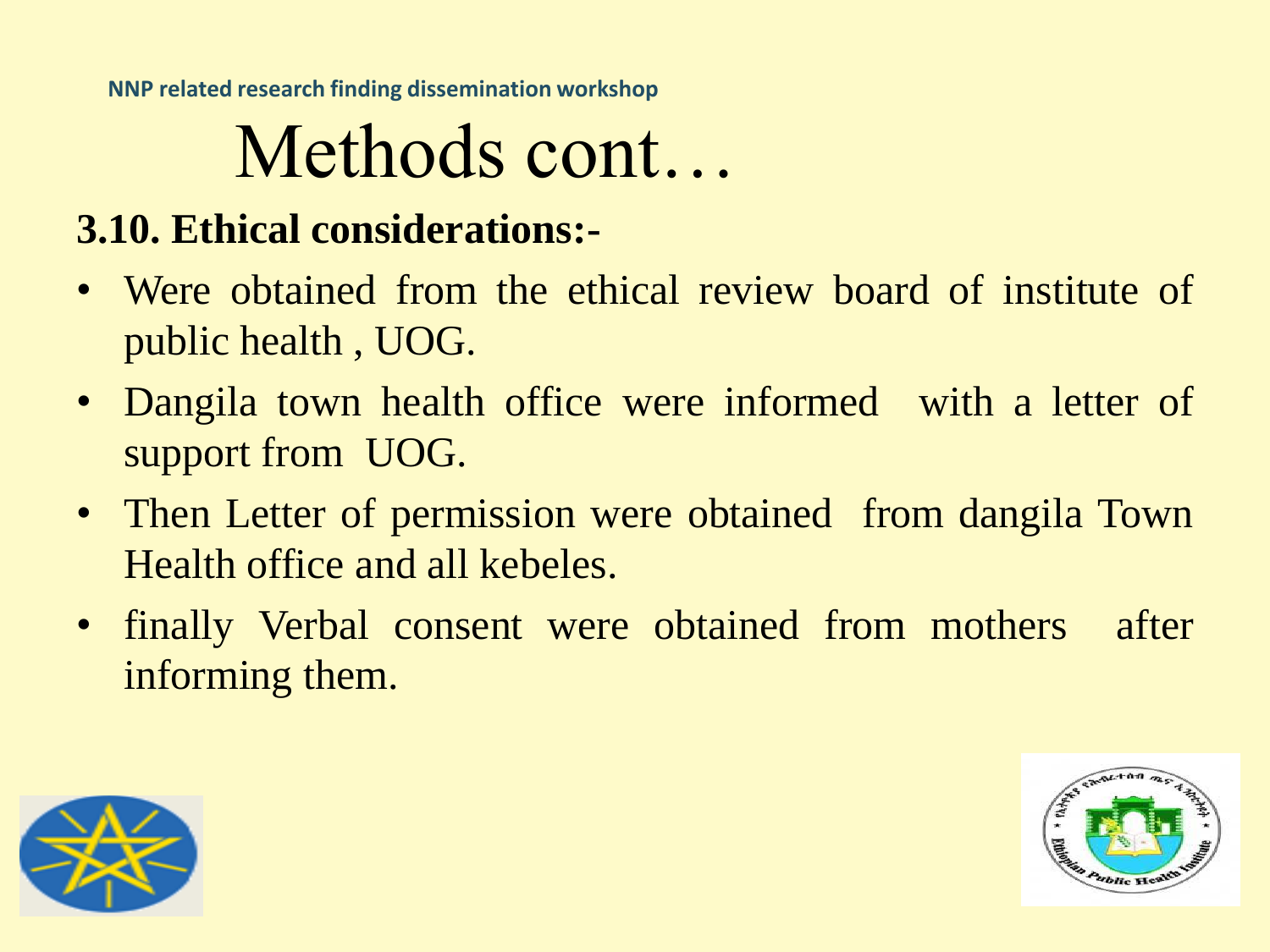# **4. Results and discussion**

- A total of 920 infant and young children aged 6 to 23 months were participated in the study, with a response rate of 99.5%.
- From 920 children.

 $\geq$  338 (36.7%):- 6–11 months

 $\geq$  287 (31.2%):-12–17 months

 $\geq$  297 (32.1%) :- 18–23 months

- The mean age of children were  $14.21 \pm 5.27(SD)$  months.
- Around 90% of children were breast fed at a time of data collection.



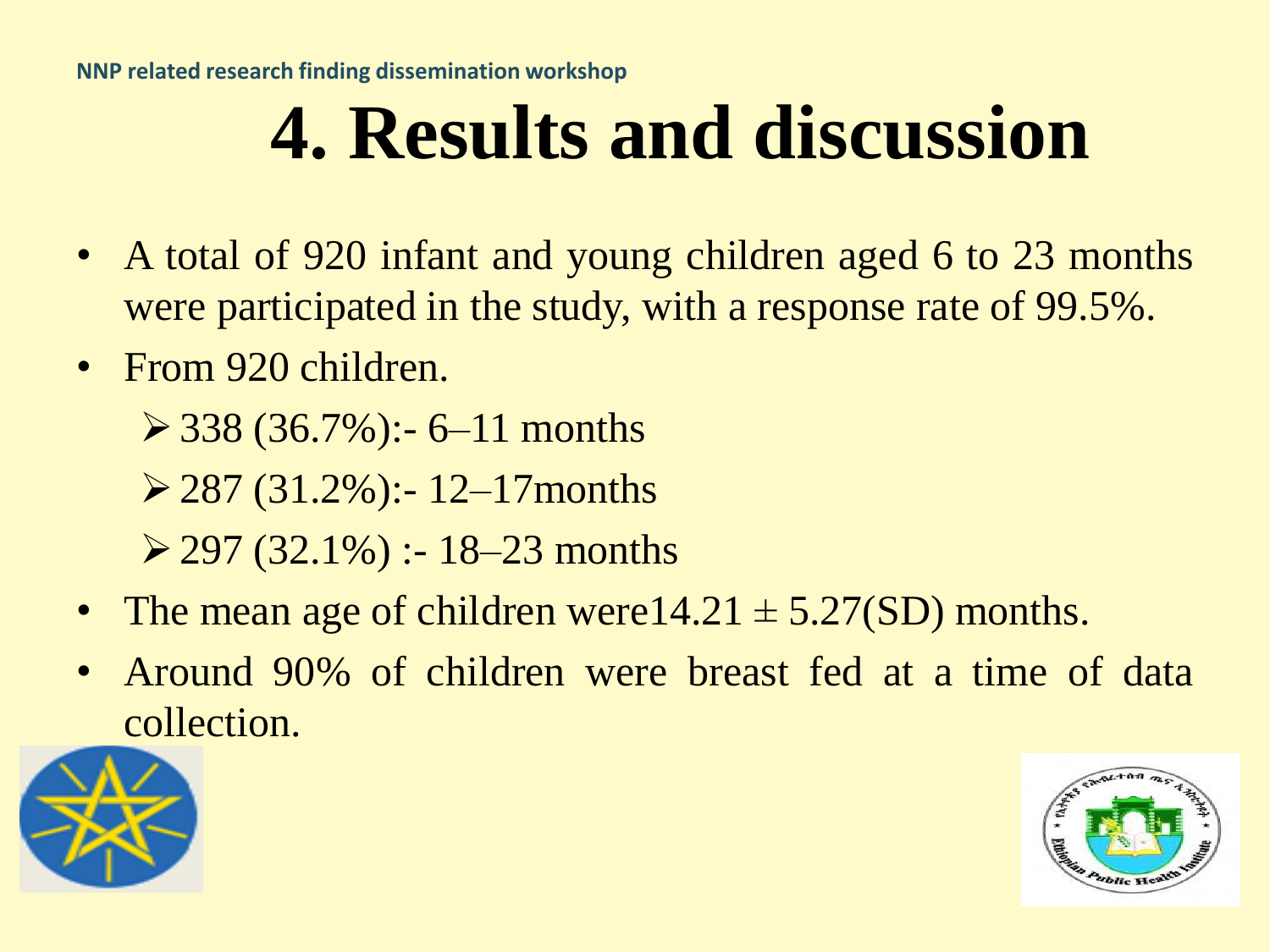### Table 3: Types of food groups practiced among 6–23 months children in Dangila town, Northwest Ethiopia, 2014**.**

| food groups                             |     | frequency $(n)$ *Percentage $(\%)$ |
|-----------------------------------------|-----|------------------------------------|
| 1. Grains, roots and tubers             | 738 | 80.2                               |
| 2. Legumes and nuts                     | 544 | 59.1                               |
| 3. Dairy products                       | 452 | 49.1                               |
| 4. Flesh food                           | 22  | 2.4                                |
| 5. Eggs<br>6. Vitamin A rich fruits and | 108 | 11.7                               |
| vegetables                              | 131 | 14.2                               |
| 7. Other fruits and vegetables          | 68  | 7.4<br>$e^{\pi n/L + n\eta}$       |
|                                         |     | Ethiol<br>tan Public Health        |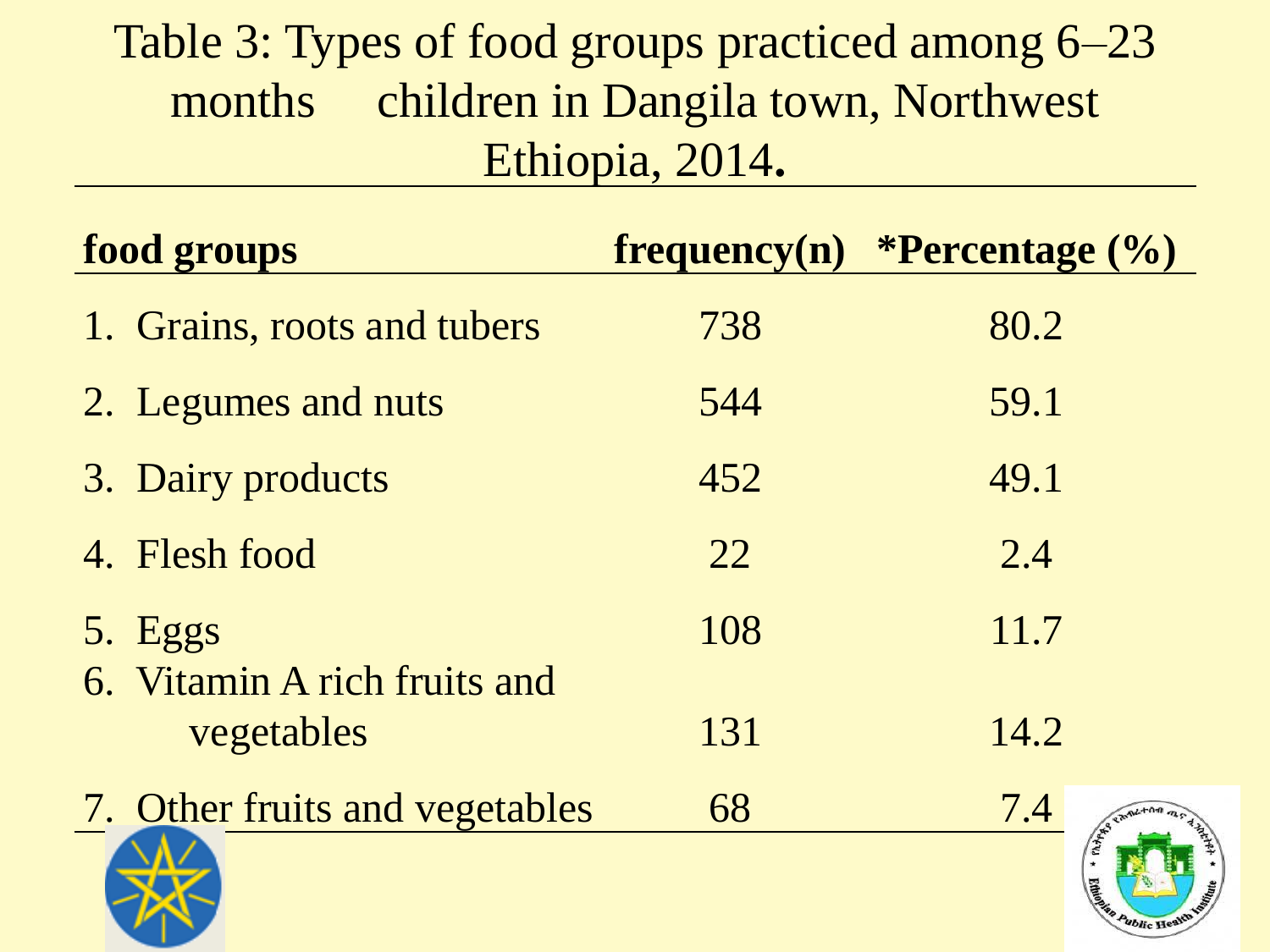#### **Practices of Dietary Diversity and Meal Frequency**

• Among children aged 06–23 months, **12.6%** and **50.4%** of children met the requirements for minimum dietary diversity and minimum meal frequency respectively based on WHO indicator.

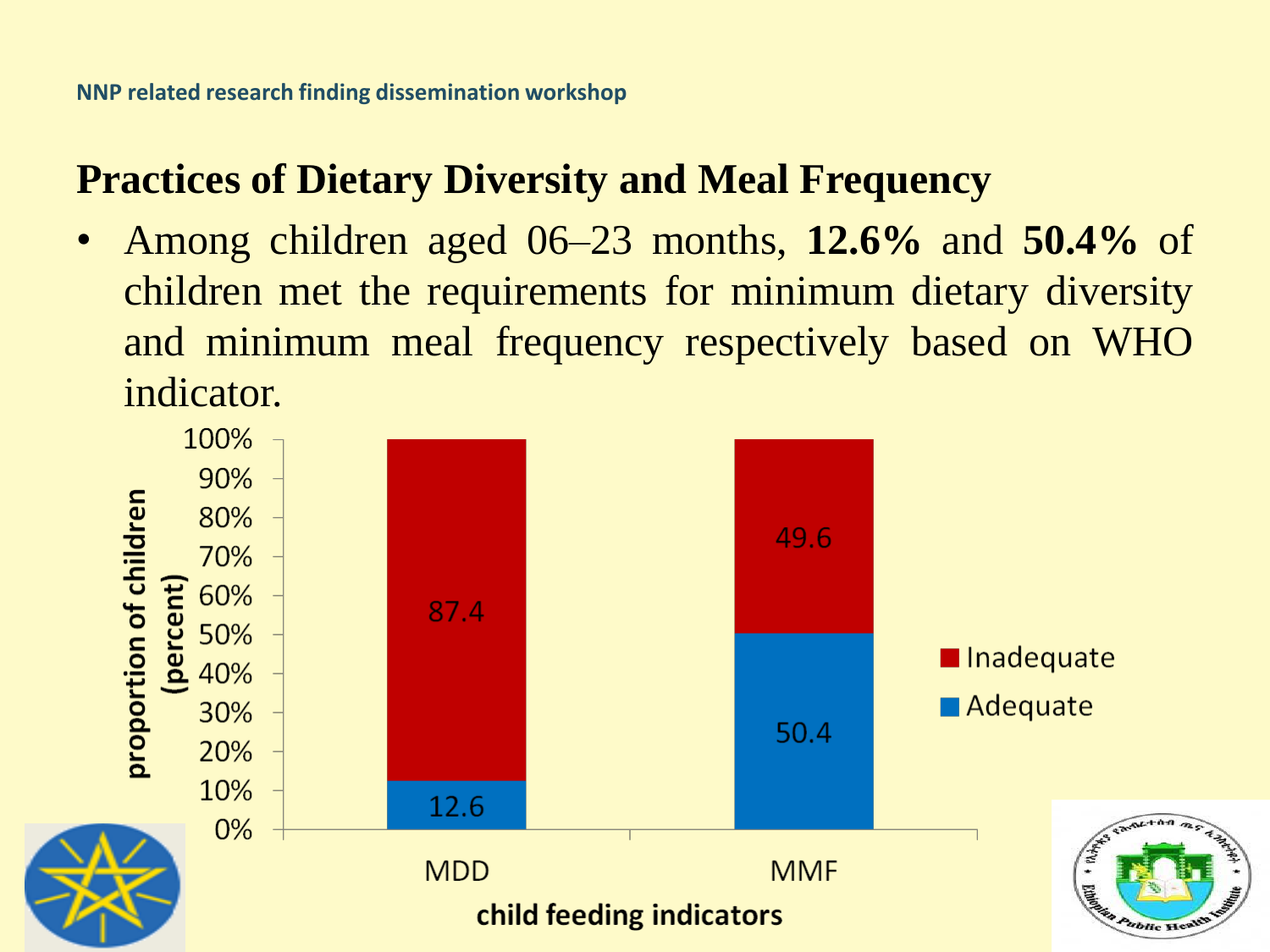Table 4: A bivariate and multivariate logistic regression output showing factors associated with minimum dietary diversity practice among 06 to 23 months children, Dangila town, Northwest Ethiopia, 2014

| <b>Minimum dietary diversity</b> |                   |                 |                     |                     |
|----------------------------------|-------------------|-----------------|---------------------|---------------------|
| <b>Characteristics</b>           | <b>Inadequate</b> | <b>Adequate</b> | <b>COR (95% CI)</b> | <b>AOR (95% CI)</b> |
| <b>Mother's education</b>        |                   |                 |                     |                     |
| Cannot read and write            | 359 (91.60)       | 33(8.40)        | 1.00                | 1.00                |
| Primary education(1-8)           | 199 (89.20)       | 24(10.80)       | 1.312(0.754, 2.282) | 1.539(0.831, 2.852) |
| secondary education(9-12)        | 182(83.10)        | 37(16.90)       | 2.212(1.339, 3.654) | 2.516 (1.284,4.929) |
| <b>Higher education</b>          | 64 (74.40)        | 22(25.60)       | 3.740(2.049, 6.824) | 4.230 (1.918,9.332) |
| <b>Mother's work</b>             |                   |                 |                     |                     |
| <b>Currently not working</b>     | 616 (88.60)       | 79(11.40)       | 1.00                | 1.00                |
| <b>Currently working</b>         | 188 (83.60)       | 37(16.40)       | 1.535(1.005, 2.343) | 1.028(0.618, 1.712) |
| Age of a child (months)          |                   |                 |                     |                     |
| $06-11$                          | 315 (93.20)       | 23(6.80)        | 1.00                | 1.00                |
| $12 - 17$                        | 248 (86.40)       | 39(13.60)       | 2.154(1.253, 3.701) | 2.047(1.172, 3.575) |
| 18-23                            | 241 (81.70)       | 54 (18.30)      | 3.069(1.832, 5.141) | 2.889 (1.693,4.931) |
| Birth order of index child       |                   |                 |                     |                     |
| First                            | 233(90.00)        | 26(10.00)       | 1.00                | 1.00                |
| Second to fourth                 | 479 (86.6)        | 74(13.4)        | 1.384(0.862, 2.223) | 2.077 (1.235,3.494) |
| Above fourth                     | 92(85.20)         | 16(14.80)       | 1.559(0.799, 3.039) | 2.758(1.258,6.046)  |
|                                  |                   |                 |                     |                     |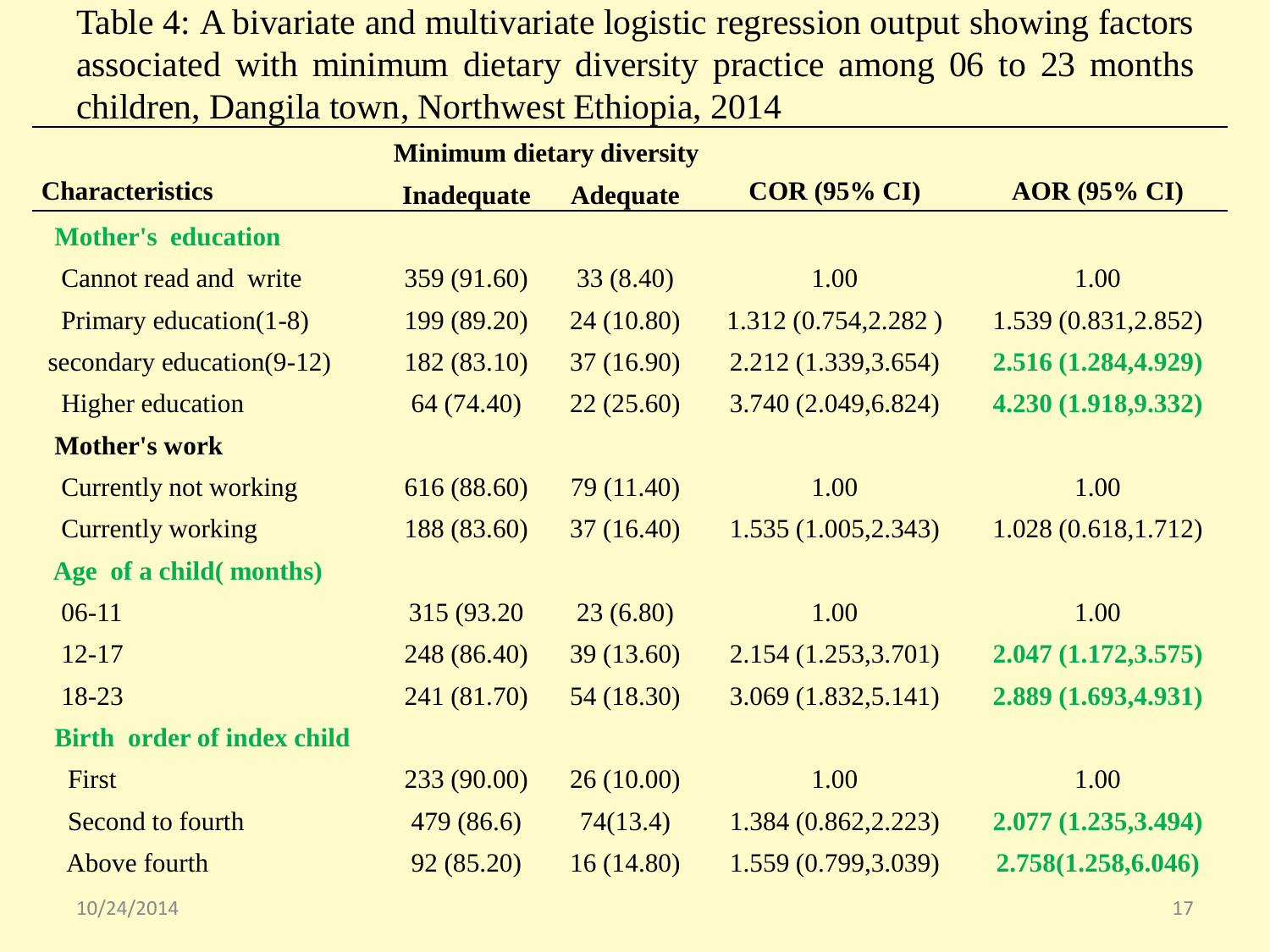Table4: continued…

| <b>Minimum dietary diversity</b>    |                   |            |                     |                       |  |
|-------------------------------------|-------------------|------------|---------------------|-----------------------|--|
| <b>Characteristics</b>              | <b>Inadequate</b> | adequate   | $COR(95\%CI)$       | $\triangle$ OR(95%CI) |  |
| <b>ARI</b> status                   |                   |            |                     |                       |  |
| N <sub>o</sub>                      | 706(86.3)         | 108(13.7)  | 1.00                | 1.00                  |  |
| Yes                                 | 98 (92.5)         | 8(7.5)     | 0.534(0.252, 1.128) | 0.571(0.264, 1.235)   |  |
| <b>Residence</b>                    |                   |            |                     |                       |  |
| Rural                               | 448 (86.20)       | 72(13.80)  | 1.00                | 1.00                  |  |
| Urban                               | 356 (89.00)       | 44 (21.00) | 0.769(0.515, 1.147) | 2.094 (1.117,3.926)   |  |
| <b>Home gardening</b>               |                   |            |                     |                       |  |
| N <sub>o</sub>                      | 728 (88.20)       | 97(11.80)  | 1.00                | 1.00                  |  |
| Yes                                 | 76 (80.00)        | 19(20.00)  | 1.876(1.087, 3.238) | 2.031 (1.093,3.775)   |  |
| <b>Decision making at household</b> |                   |            |                     |                       |  |
| Mothers not involved                | 190 (92.20)       | 16(7.80)   | 1.00                | 1.00                  |  |
| Mothers involved                    | 614(86.00)        | 100(14.00) | 1.934(1.113, 3.360) | 0.913(0.482, 1.731)   |  |
| <b>Media exposure</b>               |                   |            |                     |                       |  |
| Unsatisfactory                      | 521 (91.90)       | 46(8.10)   | 1.00                | 1.00                  |  |
| Satisfactory                        | 283 (80.20)       | 70 (19.80) | 2.802 (1.879,4.176) | 2.738 (1.517,4.943)   |  |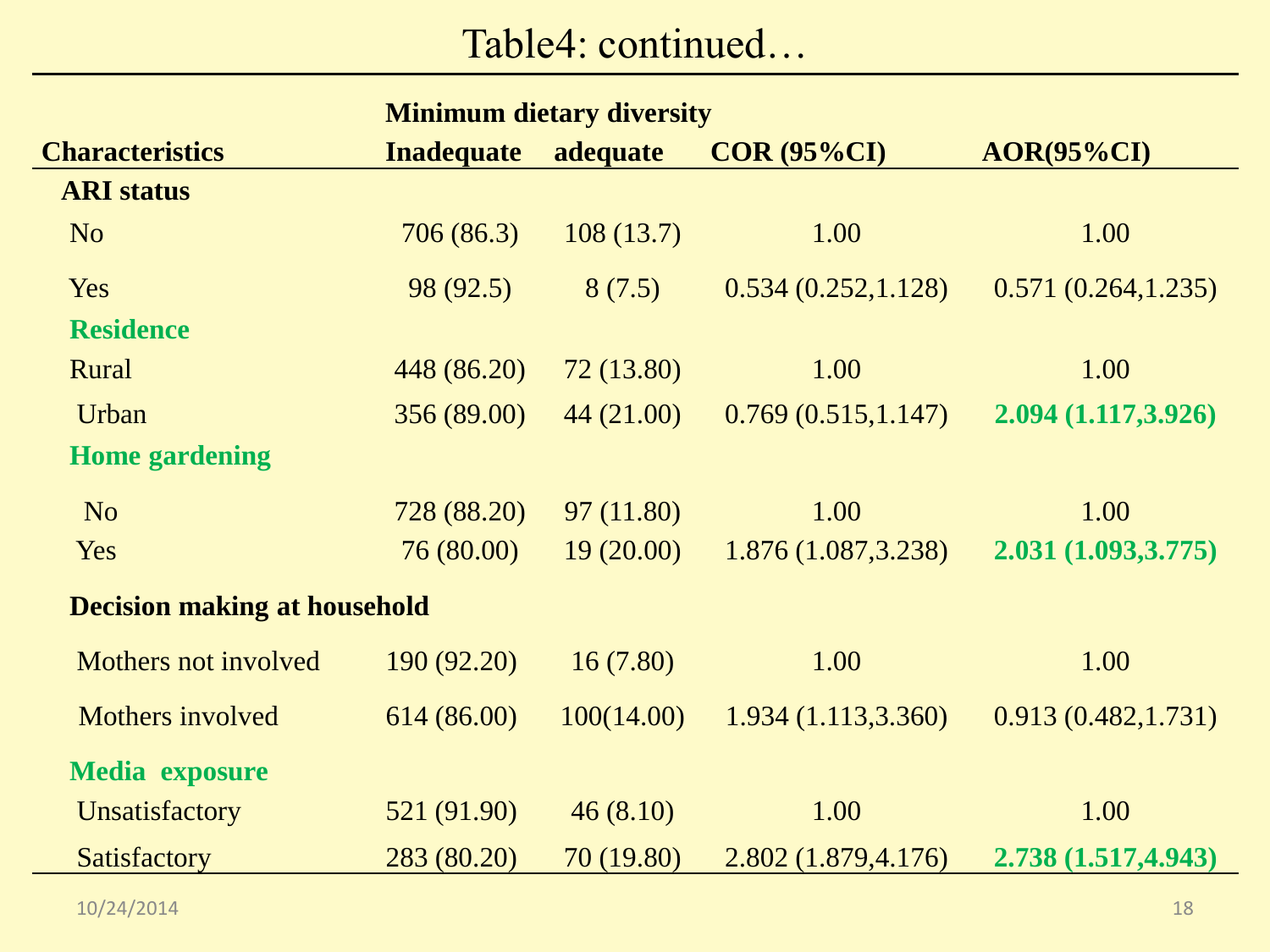Table 5: factors associated with minimum meal frequency practice in 06 to 23 months children, Dangila town, Northwest Ethiopia, 2014

|                                   | <b>Minimum meal frequency</b> |                 |                      |                     |
|-----------------------------------|-------------------------------|-----------------|----------------------|---------------------|
| <b>Characteristics</b>            | <b>Inadequate</b>             | <b>Adequate</b> | <b>COR (95% CI)</b>  | <b>AOR (95% CI)</b> |
| <b>Mother's education</b>         |                               |                 |                      |                     |
| <b>Cannot write and read</b>      | 214(54.60)                    | 178 (45.40)     | 1.00                 | 1.00                |
| Primary education (1-8)           | 123(55.20)                    | 100(44.80)      | 0.977(0.702, 1.36)   | 0.912(0.612, 1.359) |
| Secondary education (9 12)        | 85 (38.80)                    | 134(61.20)      | 1.895 (1.353, 2.654) | 1.347(0.832, 2.181) |
| <b>Higher education</b>           | 34(39.50)                     | 52(60.50)       | 1.839 (1.143,2.959)  | 1.022(0.531, 1.966) |
| <b>Mother's work</b>              |                               |                 |                      |                     |
| Currently not work                | 358 (51.50)                   | 337 (48.50)     | 1.00                 | 1.00                |
| <b>Currently working</b>          | 98 (43.6%)                    | 127(56.40)      | 1.377(1.017, 1.863)  | 1.180(0.837, 1.664) |
| Age of a child (months)           |                               |                 |                      |                     |
| $06-11$                           | 237(70.10)                    | 101(29.90)      | 1.00                 | 1.00                |
| $12 - 17$                         | 125(43.60)                    | 162(56.40)      | 3.041 (2.187,4.229)  | 3.025 (2.141,4.274) |
| 18-23                             | 94(31.90)                     | 201(68.10)      | 5.018 (3.579,7.035)  | 5.028(3.524,7.175)  |
| <b>Birth Order of index child</b> |                               |                 |                      |                     |
| First                             | 135(52.10)                    | 124 (47.90)     | 1.00                 | 1.00                |
| Second to fourth                  | 270 (48.80)                   | 283 (51.20)     | 1.141(0.849, 1.533)  | 1.580(1.133, 2.205) |
| Above fourth                      | 51(47.20)                     | 57 (52.80)      | 1.217(0.776, 1.908)  | 1.778 (1.068,2.958) |
| <b>Breast feeding status</b>      |                               |                 |                      |                     |
| N <sub>o</sub>                    | 41(41.00)                     | 59 (59.00)      | 1.00                 | 1.00                |
| $Y_{24/2014}$                     | 415 (50.60)                   | 405 (49.40)     | 0.671(0.445, 1034)   | 0.895(0.550, 1.454) |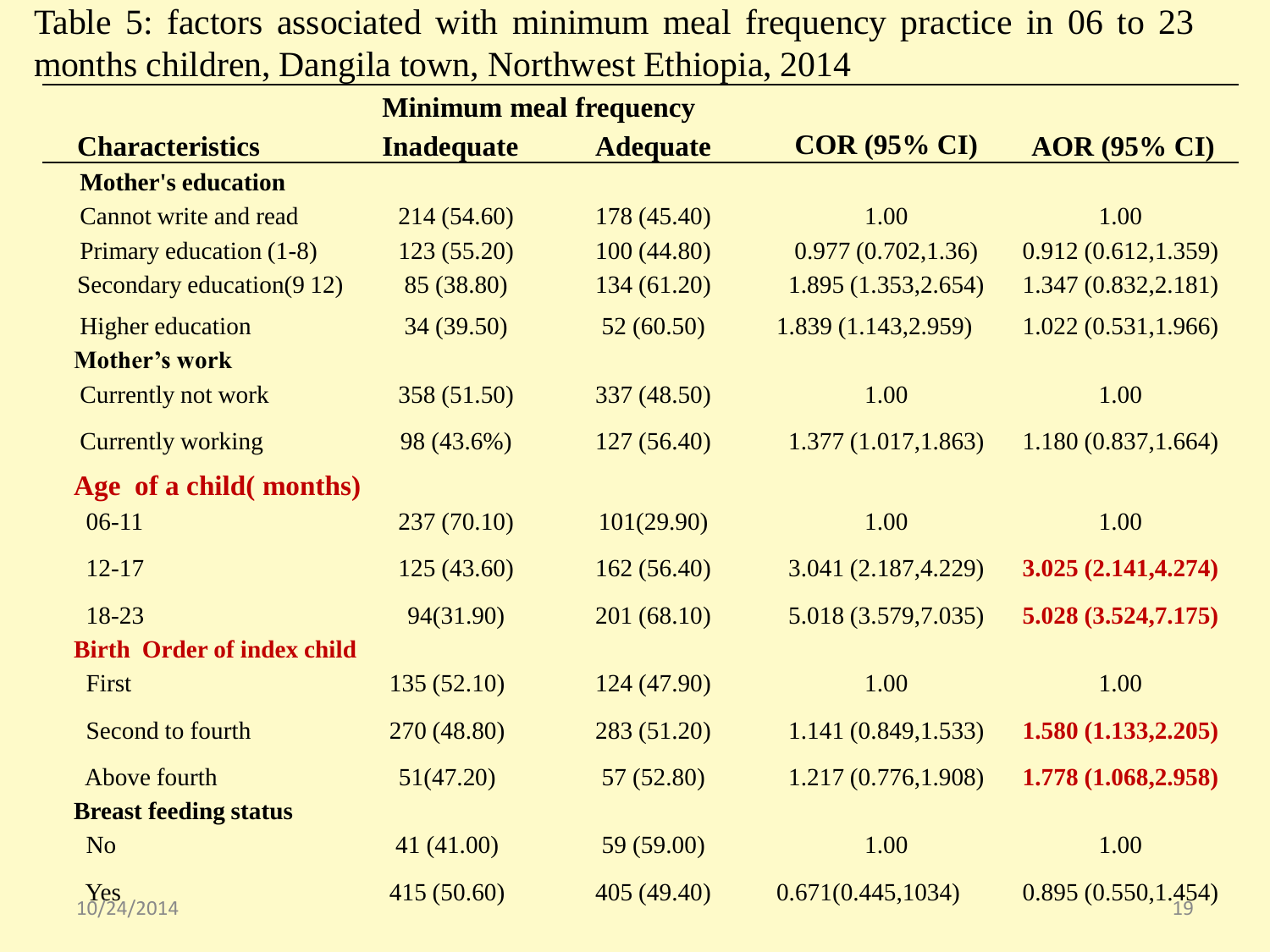Table 5: continued….

| <b>Minimum meal frequency</b>       |                   |                 |                      |                           |
|-------------------------------------|-------------------|-----------------|----------------------|---------------------------|
| <b>Characteristics</b>              | <b>Inadequate</b> | <b>Adequate</b> | <b>COR (95%CI)</b>   | <b>AOR (95%CI)</b>        |
| <b>Decision making at household</b> |                   |                 |                      |                           |
| <b>Mothers not involved</b>         | 127 (61.70)       | 79 (38.30)      | 1.00                 | 1.00                      |
| <b>Mothers involved</b>             | 329 (46.10)       | 385 (53.90)     | 1.881 (1.370, 2.583) | 1.512 (1.053,2.170)       |
| <b>Media exposure</b>               |                   |                 |                      |                           |
| <b>Unsatisfactory</b>               | 335 (59.10)       | 232 (40.90)     | 1.00                 | 1.00                      |
| <b>Satisfactory</b>                 | 121 (34.30)       | 232 (65.70)     | 2.769 (2.100,3.65)   | 2.620 (1.901,3.611)       |
| <b>Residence</b>                    |                   |                 |                      |                           |
| <b>Rural</b>                        | 240 (46.20)       | 280 (53.80)     | 1.00                 | 1.00                      |
| <b>Urban</b>                        | 216(54.00)        | 184 (46.00)     | 1.37 (1.054,1.779)   | 1.243 (0.849,1.821)       |
| <b>Home gardening</b>               |                   |                 |                      |                           |
| <b>No</b>                           | 418 (50.70)       | 407 (49.30)     | 1.00                 | 1.00                      |
| <b>Yes</b>                          | 38 (40.00)        | 57 (60.00)      | 0.050(1.000, 2.374)  | 1.412 (0.878, 2.273)      |
| <b>Place of birth</b>               |                   |                 |                      |                           |
| <b>Home</b>                         | 240 (46.20)       | 280 (53.80)     | 1.00                 | 1.00                      |
| <b>Institution</b>                  | 216 (54.00)       | 184 (46.00)     | 1.277 (0.946,1.723)  | 1.045 (0.689, 1.583)      |
| Time of post natal care visit       |                   |                 |                      |                           |
| <b>Missing</b>                      | 158 (53.60)       | 137 (46.40)     | 1.00                 | 1.00                      |
| Within 1-2 days                     | 22(27.20)         | 59 (72.80)      | 3.093(1.802, 5.310)  | 2.295(1.269, 4.150)       |
| Within 3-6 days                     | 78 (48.40)        | 83 (51.60)      | 1.227(0.835, 1.803)  | 0.860(0.553, 1.337)       |
| After 7 days<br>10/24/2014          | 198 (51.70)       | 185 (48.30)     | 1.078 (0.795,1.461)  | 0.848(0.598, 1.189)<br>20 |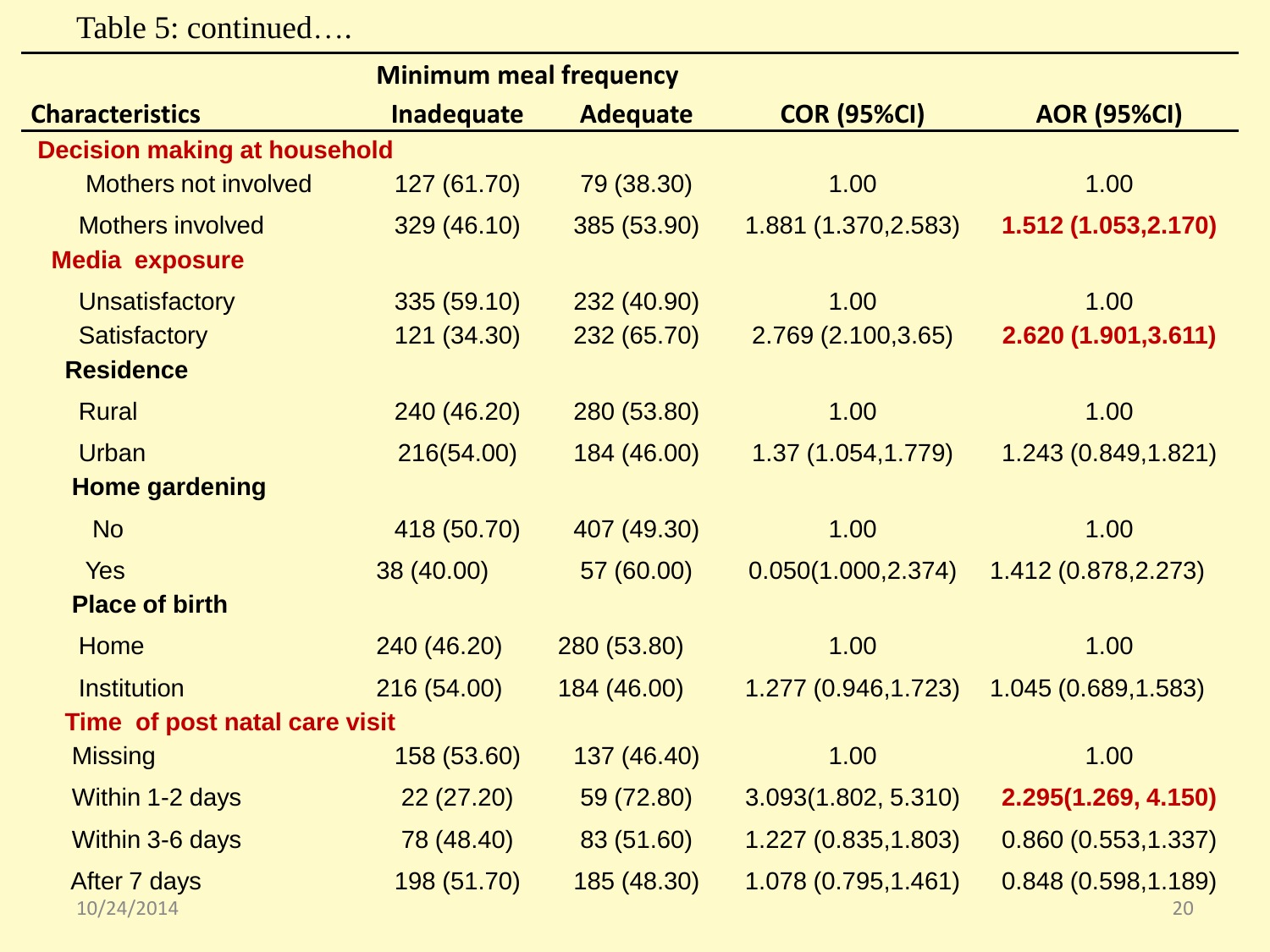## **5. Limitation of the study**

- Recall bias.
- Since it considers only 24-h (twenty four hour) feed, it may not accurately reflect their past feeding experience.
- It does not take account of the quality and amount of food provided.



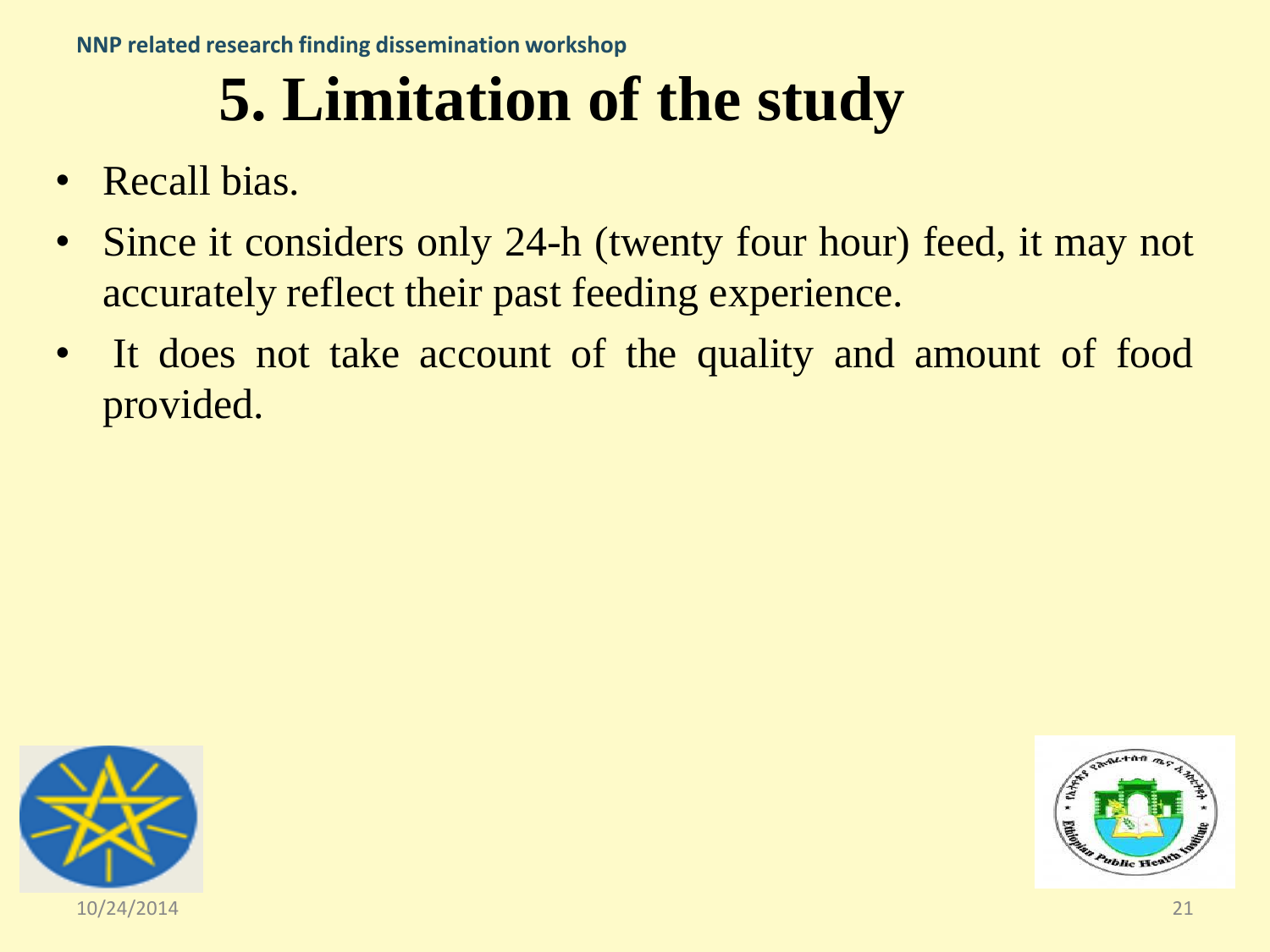**NNP related research finding dissemination workshop** 

# **6. Conclusion**

- Infant and young children aged between 06-23 months receiving minimum dietary diversity score is low compared with other countries.
- Young children aged between 06-23 months receiving minimum meal frequency score is low.
- Children under 24 months were vulnerable, and this inadequacy of dietary diversity and meal frequency is likely to negatively impact their subsequent health, growth and development.



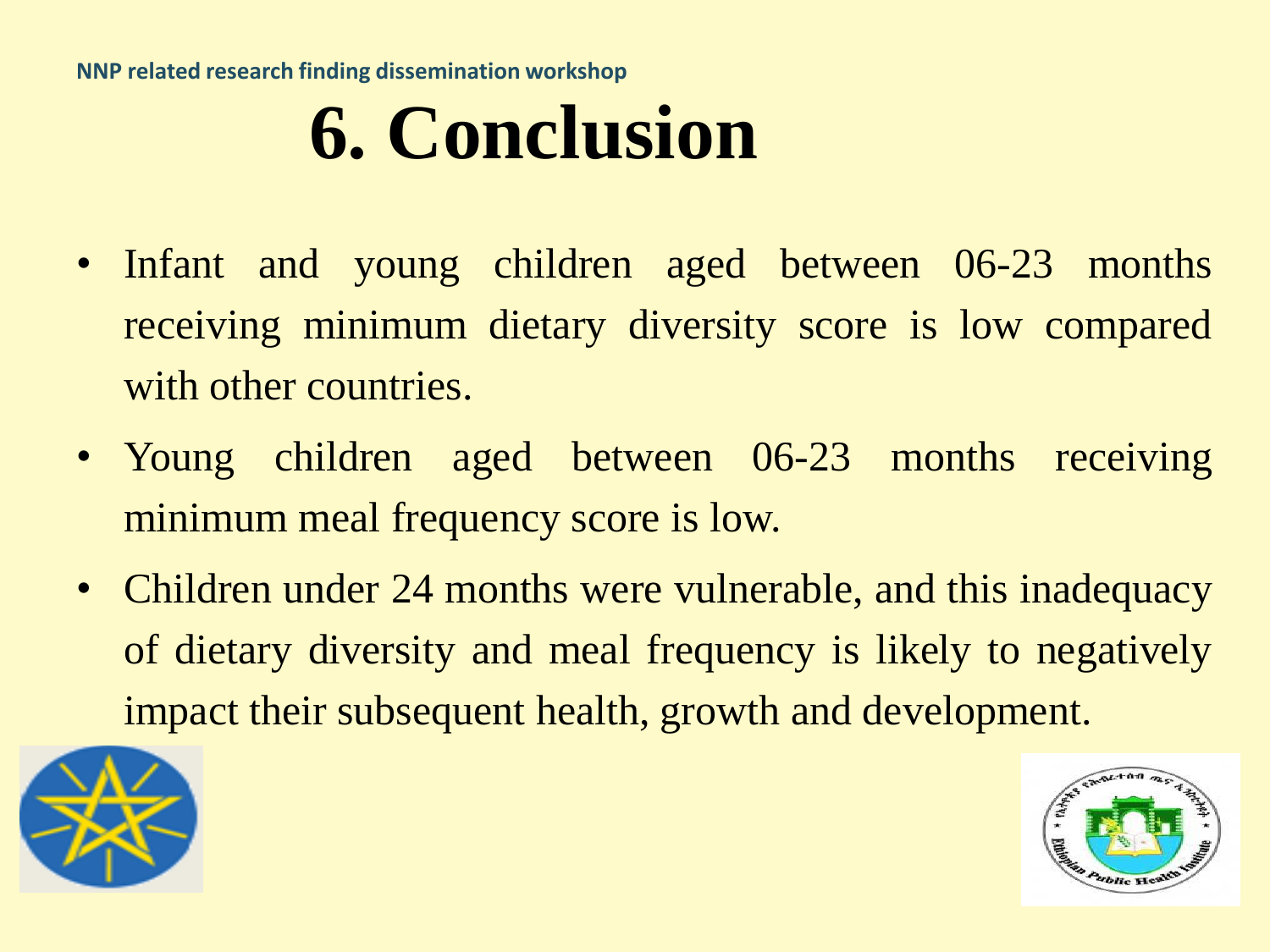# **6. Conclusion cont…**

- Age of a child, birth order of index child and media exposure of a mother consistently associated both minimum dietary diversity and meal frequency practices.
- In addition, education level of a mother, residence and home gardening has significant association with minimum dietary diversity while mother's involvement in household decision making and postnatal visit have significant association with minimum meal frequency.



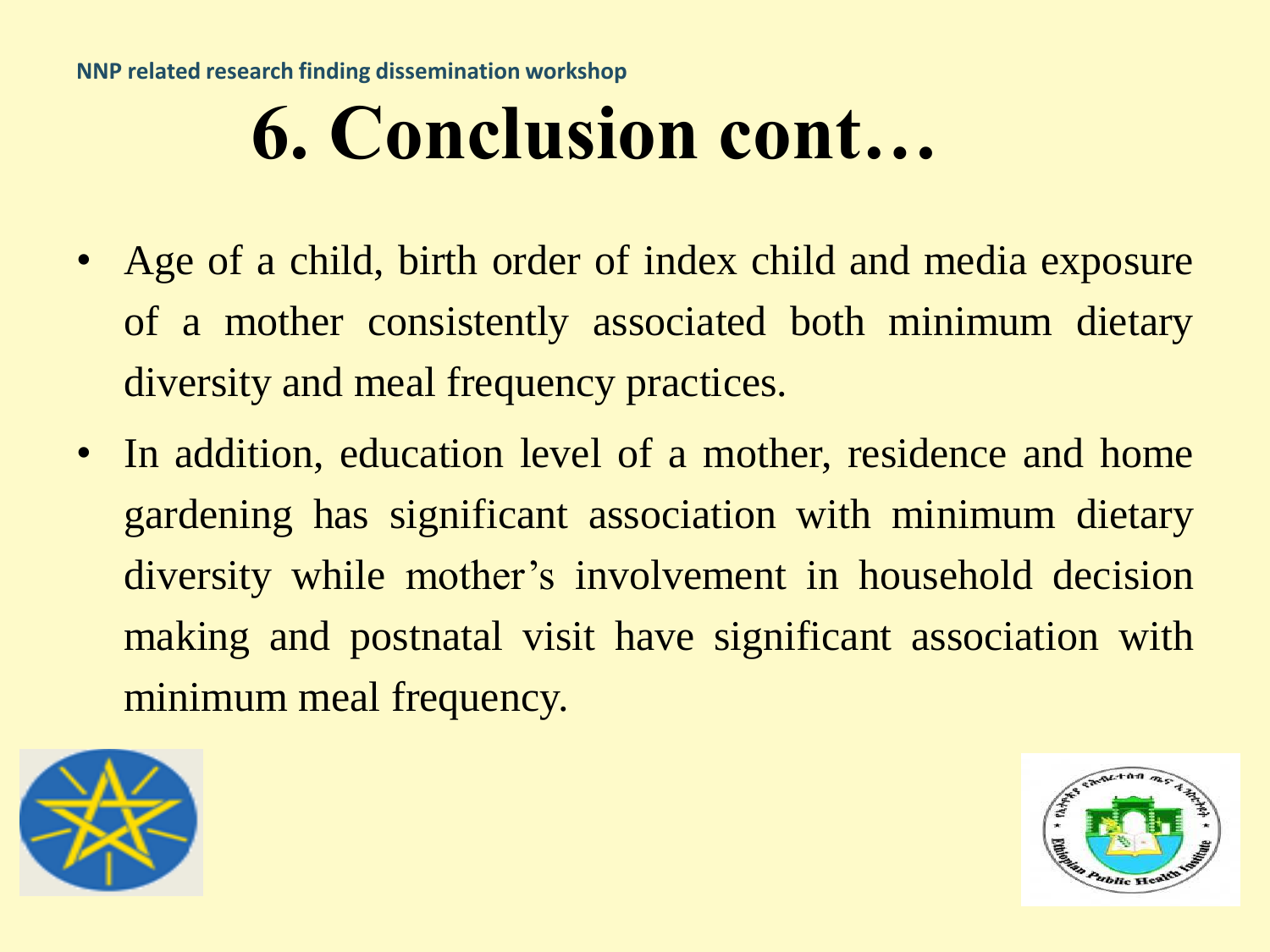## **7.Recommendation**

- **To policy makers and programmers**
	- Programmers should give special attention to mothers with 6–11 months old children in designing education programs.
	- Programmers should Increase mass media coverage.
- **To Dangila town administration health office**
	- $\triangleright$  Health extension workers and other primary health care workers should be regularly trained and capacitated about IYCF practice.
	- ▶ BCC/IEC need to be conduct to reach community especially rural area at large to create awareness about diversified and frequent feeding practice.



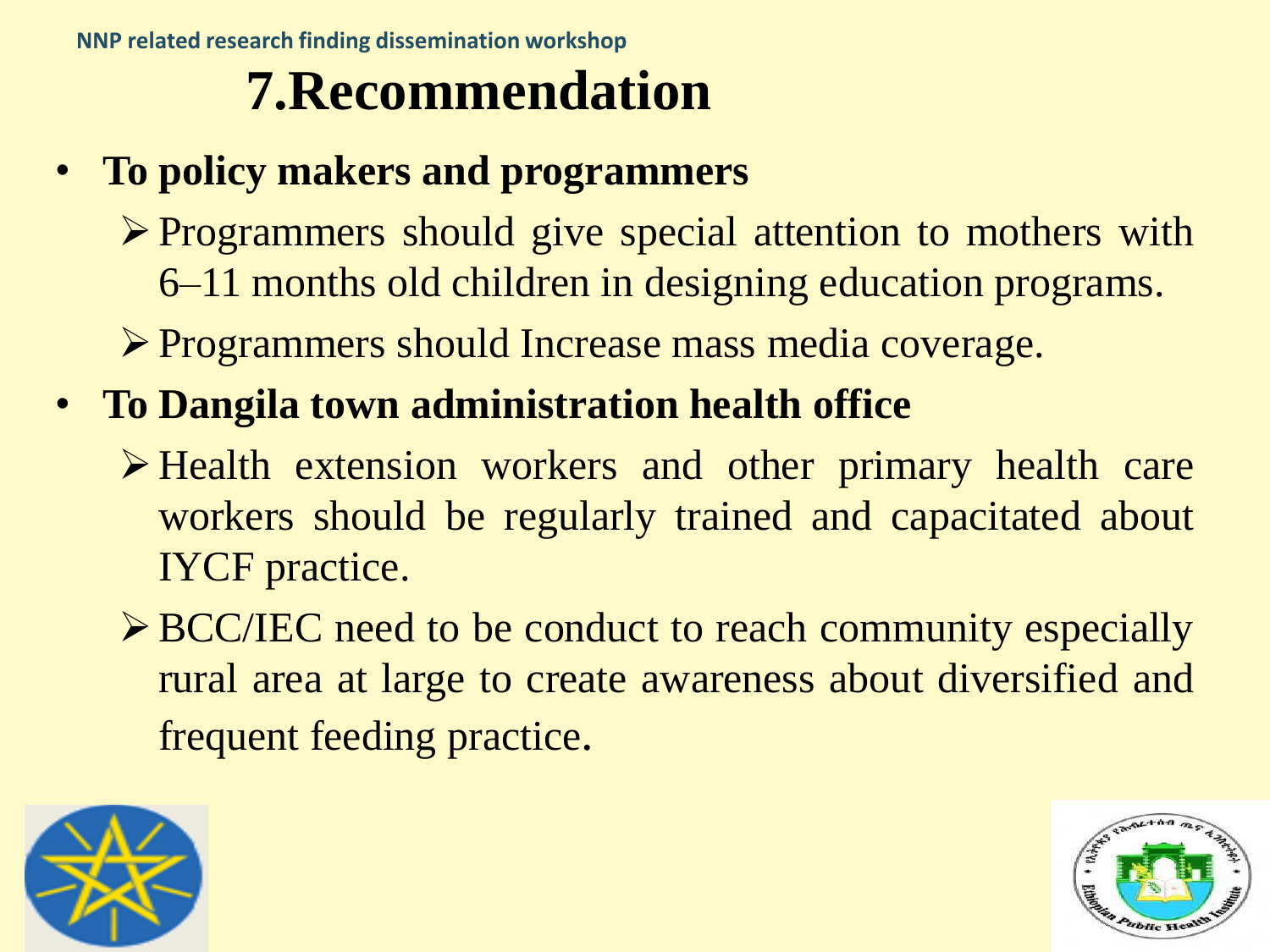## **Recommendation cont…**

- **To Dangila town agricultural office**
	- $\triangleright$  Should encourage availability of home gardening in all households through agree cultural extension workers.
- **To Dangila town women, youth and child affair office**
	- Should create awareness and empowering women in involvement of decision making.
- **To Health professionals at health facility**
	- Should transfer key diversified and frequent feeding messages to mother.
	- Counsel mothers who attend ANC and PNC to practice recommended dietary diversity and meal frequency practice especially mothers give birth for first time.



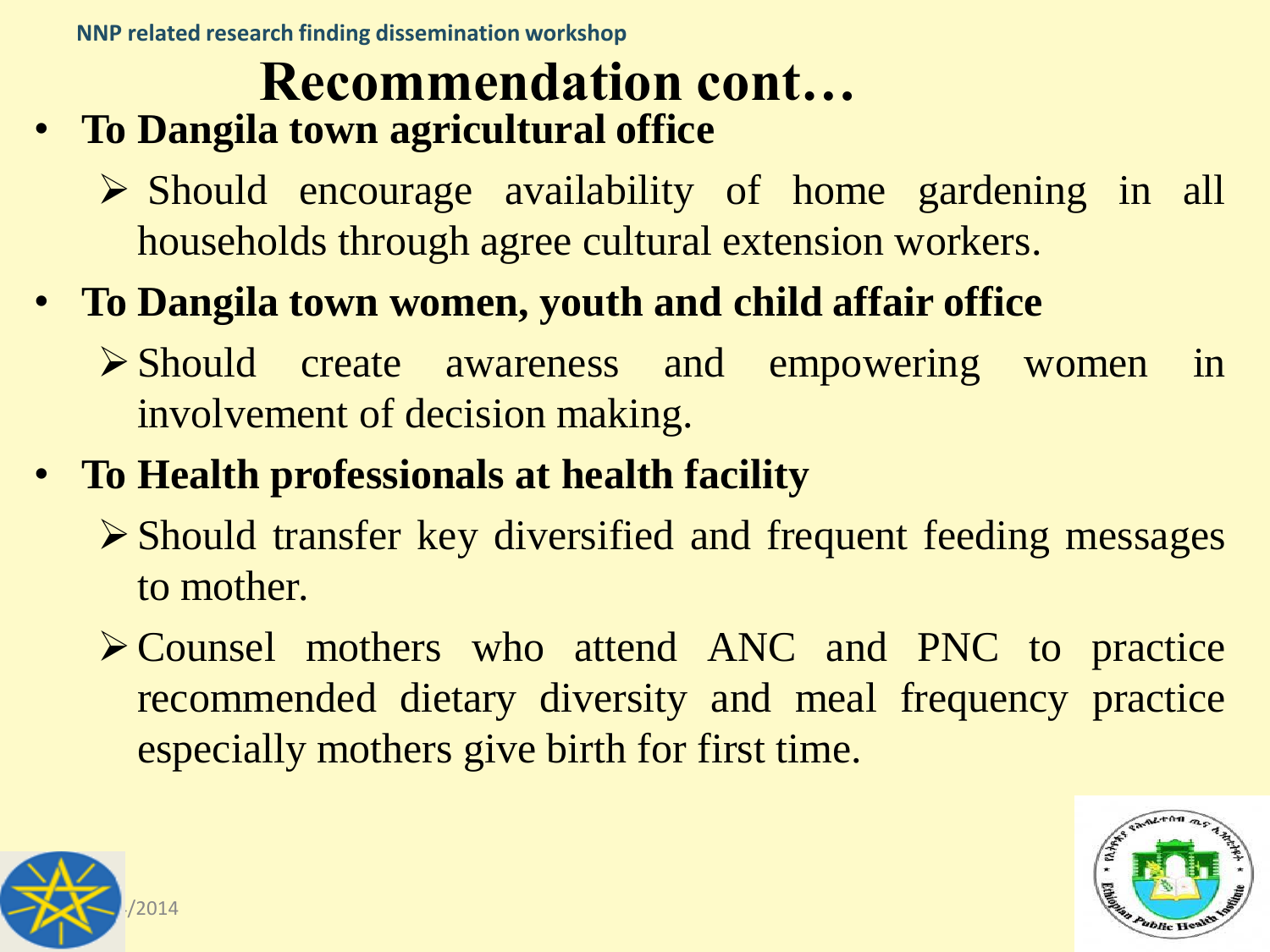### **Acknowledgment**

- I would like to express my deepest heartfelt gratitude to:-
	- **Dr. Abebaw G. (PhD) and Mr. Molla M.(MSc)** for their valuable comment and follow-up they made during the preparation of this document.
	- USAID/ENGINE
	- $\checkmark$  institute of public Health, college of Medicine and Health Science,UOG.
	- Dangila town administration office, Dangila town health office and respective kebele administrations.
	- my study participants, data collectors, supervisors and Dangila town health extension workers.